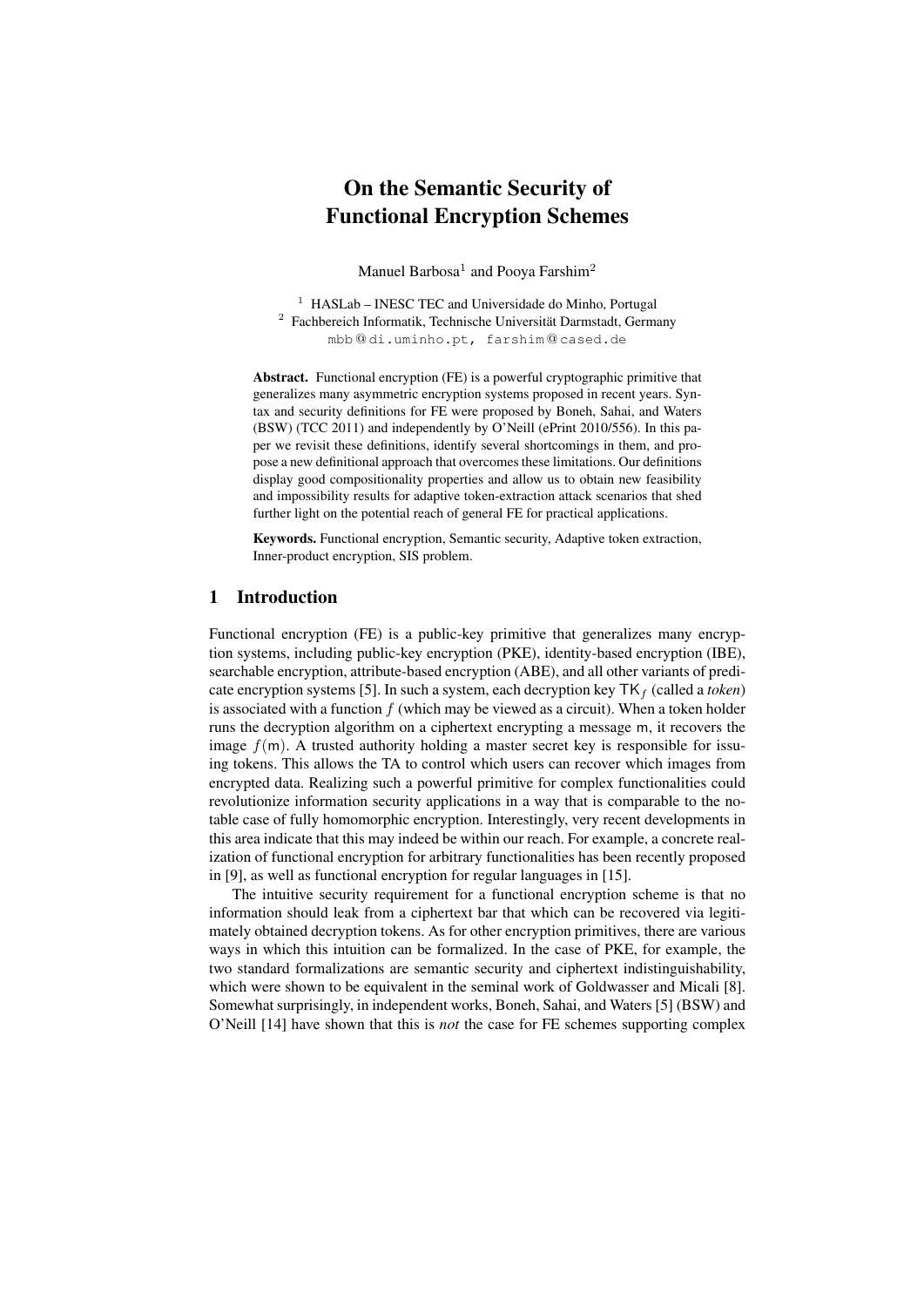functionalities. Indeed, both works demonstrated limitations in the indistinguishabilitybased notion for functional encryption and proposed strictly stronger semantic security notions to overcome these problems. This highlights the importance of converging to a definition of semantic security for FE that can be adopted as a de facto standard by the community. However, the definitional approaches adopted in both works are significantly different and the relation between the two is not well understood. In particular, it is not clear whether there are fundamental differences between the two so as to determine which one of them should be favored in detriment of the other. The goal of this paper is to change this state of affairs. We analyze the positive and negative aspects of the definitions by BSW and O'Neill and find that both approaches have strengths that should be preserved, and yet they also have weaknesses that should be reconsidered. We propose a new balanced set of definitions incorporating these results.

ANALYSIS OF PREVIOUS DEFINITIONS. Boneh et al. [5] provide an elegant generalization of the syntax of FE schemes. The authors propose a natural indistinguishabilitybased security definition, but then present a counterexample showing that this notion of security is generally inadequate: a scheme that is intuitively insecure, but can be proven IND-CPA-secure. A notion of semantic security using black-box simulators is then proposed to address this problem. The paper concludes with a series of feasibility results. Most notably, BSW show that semantically secure schemes do not exist even for simple functionalities such as IBE. This result hinges on the adversary's capability to perform adaptive token-extraction queries. Nevertheless, in this work we show that the BSW definition is too *weak* in the sense that it also fails to exclude some intuitively insecure schemes. The problem is that the ideal-world simulator controls the generation of the global parameters for the FE scheme. We show that this renders the simulator unreasonably more powerful than the real-world adversary, as it can retain trapdoor information that permits recovering information from images  $f(m)$  that is hidden in the real world.

Independently, O'Neill [14] proposed an alternative definitional approach to FE schemes for general functionalities. The author presents alternative syntax, correctness, and indistinguishability-based security notions that are conceptually close to those in [5], but proposes a significantly different semantic security definition. The paper then discusses the feasibility of achieving semantic security, by first presenting a separation to the indistinguishability notion, and then introducing a simple property for supported functionalities, called *preimage samplability*, under which the two notions are equivalent for non-adaptive token-extraction attacks. The fact that functionalities such as IBE and inner-product encryption [10] are shown to be preimage samplable provide positive results for semantically secure FE schemes for such functionalities.

The semantic security model proposed by O'Neill does not suffer from the same problem we identified for the BSW definition. Indeed, the ideal-world simulator in O'Neill's definition must work with honestly sampled global parameters. Nevertheless, we present other counterexamples for which the intuitive notion of security is not at all clear, but which can be proven secure under O'Neill's model. The crux of the matter here is that information is leaked via tokens, rather than by the ciphertext, which raises the question of whether such a scheme should be rejected by a semantic security definition. However, one can also argue that a security definition for FE should reject schemes that fail to preserve the security properties of the supported functionalities. Finally, as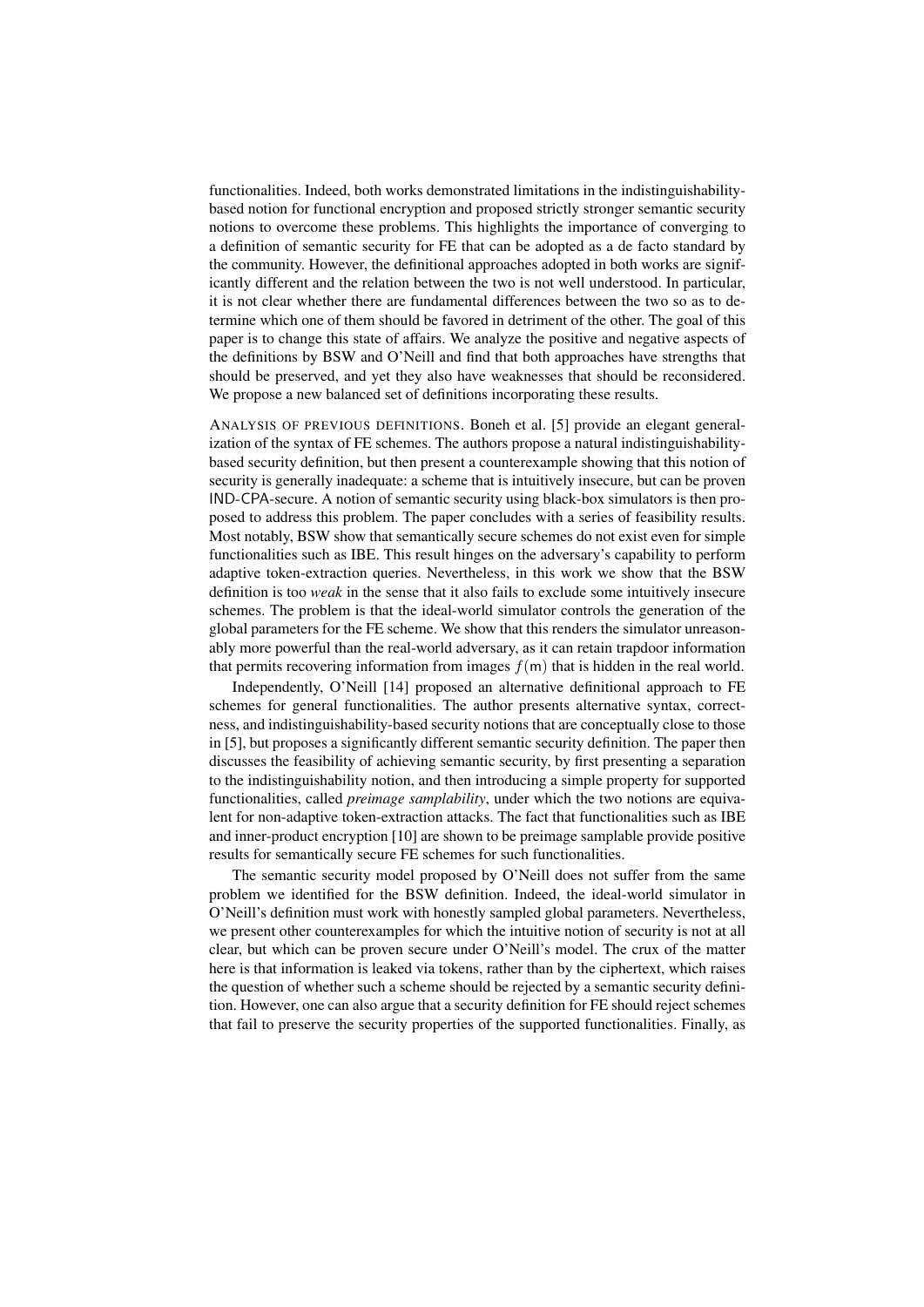acknowledged in [14], O'Neill's notion of semantic security does not suitably deal with adaptive token-extraction attacks.

RECENT WORK. In independent work, Bellare and O'Neill [4] proposed syntax and security definitions for FE that go in the same direction as those proposed here. Their notions of correctness and SS3 security are similar in spirit to ours, and their resamplability notion is akin to our notion of restricted preimage samplability. Gorbunov, Vaikuntanathan, and Wee [9] have also presented a new semantic security model. Similarly to our definition, their simulator does not control the generation of the global parameters. However, the simulators considered there are black-box and follow a specific simulation structure. We leave a detailed comparison to future work.

MAIN CONTRIBUTIONS. We now detail our main contributions.

*Syntax.* We start in Section 2 by tailoring the syntax and correctness definitions of functional encryption so as to capture the standard definitions for primitives such as IBE, ABE, PE, etc., as particular cases. This was not strictly the case with previous approaches. In particular, we identify a notion of *full correctness*, which maps to the notions adopted in [14, 5], and imposes that the decryption operation explicitly returns a failure symbol when the functionality is undefined for a particular input value.

*Indistinguishability.* We modify the notion of *intentional leakage* [5] to the slightly different concept of *potential leakage* in Section 3. This allows us to dissociate syntactic aspects (e.g., we do not need to include a special empty token in the syntax of the primitive) from the security aspects of an FE scheme. Potential leakage captures the general restrictions that must be in place to ensure that various security models exclude attacks on functional encryption schemes based on information that the scheme is not designed to conceal, e.g., the length of messages or the identity of the receivers. Through this notion we are able to define indistinguishability-based security as a natural generalization of the equivalent notions for standard primitives, and automatically get feasibility results that do not require transforming the original schemes.

*Semantic security.* Having identified a number of limitations of the semantic security models proposed by BSW and O'Neill (Section 4), in Section 5 we propose a notion of semantic security that incorporates features from the definitions by BSW, and also by O'Neill. Again, our goal is to faithfully generalize the definitions of semantic security for primitives like PKE [7] and IBE [1]. We observe that full adaptive token extraction models are not typically considered in such schemes, and so we propose a *restricted adaptive* token-extraction attack model. The restriction we impose intuitively prevents an attacker from obtaining decryption tokens that would allow it to trivially corrupt an encrypted ciphertext a posteriori, in the style of non-committing encryption [13]. Put another way, our semantic security definition permits specifying the message distributions from which encrypted messages may be drawn, along with matching restrictions on the tokens that can be issued by the TA a posteriori, in order to provide FE security guarantees in a more flexible usage scenario. Using this strategy we circumvent impossibility results for unrestricted token extractions [5]. Finally, we show that our semantic security definition displays a desirable composition property: security against single-message attacks implies security against multi-message attacks, even under restricted adaptive token-extraction attacks, thereby allowing us to present our results in the simpler single-message scenario.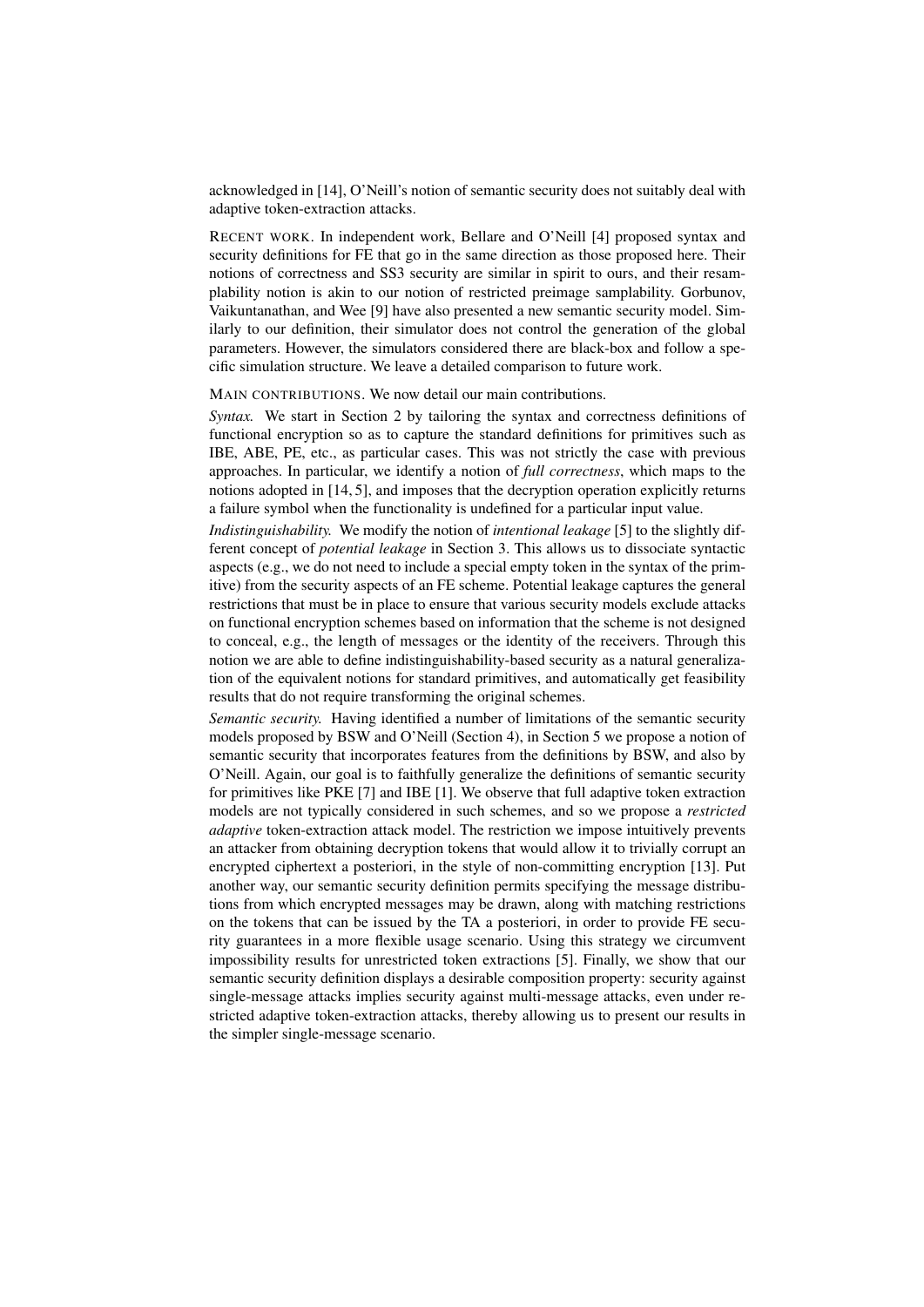*Setup security.* Our definition of semantic security preserves the resilience of O'Neill's definition in rejecting schemes that leak information to the adversary via the ciphertext. However, like all previous definitions, it does not provide any safeguards against leakage via decryption tokens or the master secret key. We therefore go on to introduce a new notion of *setup security* which enforces that tokens (or more strongly the setup procedure of the system) do not release any privileged information that might enable token holders or the trusted authority to obtain information which would otherwise be hidden by images values (Section 6). We show that setup security excludes all intuitively insecure schemes that we consider in the paper, while being inclusive enough to enable positive results for existing FE schemes. More precisely, we show that functionalities admitting a *conditional preimage sampling* procedure have an intrinsically secure setup procedure. We show PKE and IBE schemes, and more generally FE schemes supporting *all-or-nothing* functionalities are conditionally preimage samplable.

*Adaptive equivalence.* In Section 7 we present some positive feasibility results for our proposed notion of semantic security. There we extend O'Neill's results for nonadaptive token-extraction attacks and propose a variant of preimage samplability (PS) that enables us to obtain an equivalence between IND-CPA-secure and semantically secure functional encryption under *restricted* adaptive token extraction. Moreover, our requirement is *weaker* than that of O'Neill if we are only interested in the non-adaptive token extraction scenario. Finally, we show that conditional preimage samplability (as defined to establish setup security) also implies our stronger notion of preimage samplability. We immediately get that indistinguishability-based security is equivalent to semantic security under restricted adaptive token-extraction attacks for all-or-nothing functionalities. This gives a wide range of positive results for (multi-message) semantically secure functional encryption that extends previous known results.

*Inner products.* We conclude the paper in Section 8 by presenting negative results for inner-product encryption (IPE). These results bring a twist to our extension of O'Neill's work: it is *not* the case that all the equivalences between semantic security and indistinguishability established by O'Neill for non-adaptive token extractions carry over to our restricted adaptive scenario. Concretely, we show that although inner-product encryption is proven by O'Neill to satisfy the preimage sampling property [14], this functionality is provably *not* preimage samplable under the more restrictive PS notion that we introduce: for certain parameterizations of the inner-product functionality, a successful preimage sampler can be used to break the Small Integer Solution (SIS) problem. This leaves open the question of proving the semantic security of existing inner-product encryption schemes under restricted adaptive token-extraction attacks.

# 2 Functional Encryption Syntax and Correctness

NOTATION. We start by introducing notation. We denote assigning y to x by  $x \leftarrow y$ and use  $x \leftarrow s X$  for sampling x from set X uniformly at random. If A is a probabilistic algorithm,  $y \leftarrow s \mathcal{A}(x_1, \ldots, x_n)$  denotes running A on  $x_1, \ldots, x_n$  with random coins chosen uniformly at random, assigning the result to  $y$ . We use ":" for appending to a list. We denote by [X] the support of random variable X. We say  $\nu(\lambda)$  is negligible if  $|\nu(\lambda)| \in \lambda^{-\omega(1)}$ . We use bold font to denote a vector, and abuse notation when applying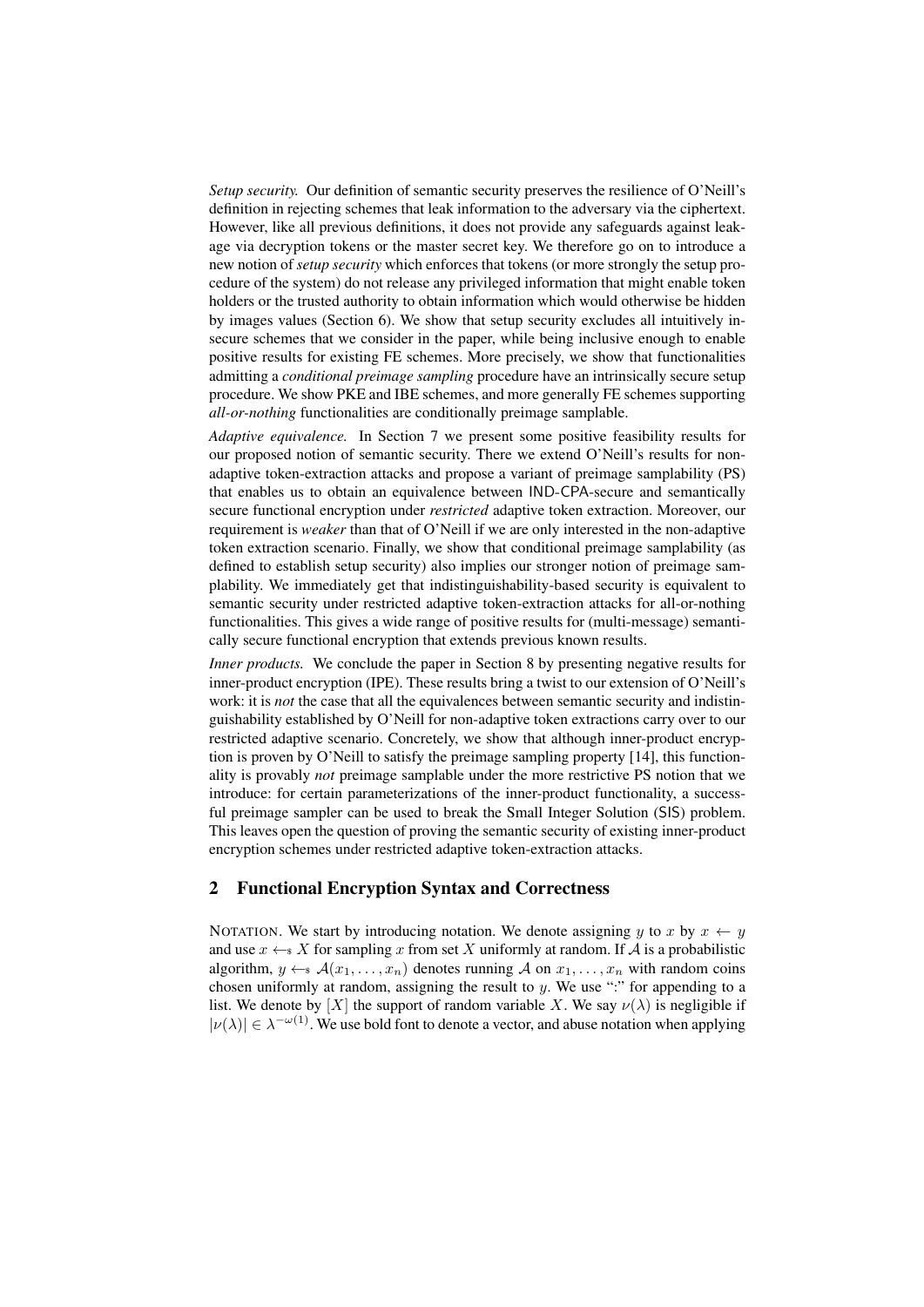a function to each element of a vector, writing  $f(\mathbf{m})$ . We use  $[X]_i$  for the *i*th component of X, and  $[X]_i^j$  for the *i*th to *j*th components. We denote the  $\ell_2$  norm of x by  $\|\mathbf{x}\|_2$ .

SYNTAX. We now define the syntax for a functional encryption (FE) scheme, where the function space may, in general, *depend* on the public parameters of the system; see the discussion below. Such a scheme is specified by four PPT algorithms as follows.

- 1. Setup( $1^{\lambda}$ ): This is the setup algorithm. On input a security parameter  $1^{\lambda}$ , it outputs a master secret key Msk and a master public key Mpk. Implicitly included in Mpk are a function/circuit space description FunSp and a message space MsgSp. The function space FunSp consists of circuit descriptions  $f : \mathsf{MsgSp} \to \mathsf{MsgSp} \cup \{\perp\}.$
- 2. TKGen( $f$ , Msk): This is the token-generation algorithm. On input a function  $f$  and a master secret key Msk, it outputs a token TK for f.
- 3. Enc(m, Mpk): This is the encryption algorithm. On input a message m and the master public key Mpk, it outputs a ciphertext c.
- 4. Dec(c,TK): This is the deterministic decryption algorithm. On input a ciphertext c and a token TK, it outputs a message m  $\in$  MsgSp or the special failure symbol  $\perp$ .

CORRECTNESS. The special symbol  $\perp$  in the co-domain of functions accounts for functions that may be undefined on parts of their domain, or for which we do not expect the cryptosystem to behave correctly. We call an FE scheme *correct* if, for all  $\lambda \in \mathbb{N}$ , all  $(Mpk, Msk) \in [Setup(1^{\lambda})],$  all  $m \in MsgSp(Mpk),$  all  $c \in [Enc(m, Mpk)],$  all  $f \in \text{FunSp}(\text{Mpk})$ , and all TK  $\in$  [TKGen $(f, \text{Msk})$ ], we have that  $f(m) \neq \perp \implies$  $Dec(c, TK) = f(m)$ . We call an FE scheme *fully correct* when the  $f(m) \neq \perp$  restriction is removed, i.e., when the decryption algorithm must return  $\perp$  whenever  $f(m) = \perp$ .

In the full version [2] we show that a number of standard cryptographic primitives can be seen as special cases of the FE syntax and correctness conditions defined above.

COMPARISON WITH THE PREVIOUS DEFINITIONS. There are two differences to the definition in [14]. First, O'Neill stipulates that the function space is indexed by the security parameter, yet it is fixed and independent of the setup algorithm. However, for a number of primitives such as inner-product encryption and attribute-based encryption, the function space may depend on the parameters generated by the setup algorithm. Second, we do not require correctness to hold when the function evaluates to  $\perp$ . As we will see, this weaker correctness notion allows us to see standard PKE, IBE, and other schemes as particular cases of functional encryption. Strictly speaking, this was not possible with the definition in [14]. A correct FE scheme according to [14] can be written as a fully correct scheme in our syntax, and vice versa.

One presentational difference between the definition in [5] and that of ours is that we treat functions explicitly whereas BSW define a general functionality  $F(K, \cdot)$  indexed by keys  $K$ . This difference is inconsequential as the description of a function can be interpreted as a key. In both definitions various spaces can depend on the public parameters. Furthermore, we do not rely on a special empty key to model leakage of side information such as plaintext length. We will deal with this issue when defining the security of an FE scheme later on. Finally, our definition of correctness differs from BSW in the same way as it differs from that of O'Neill.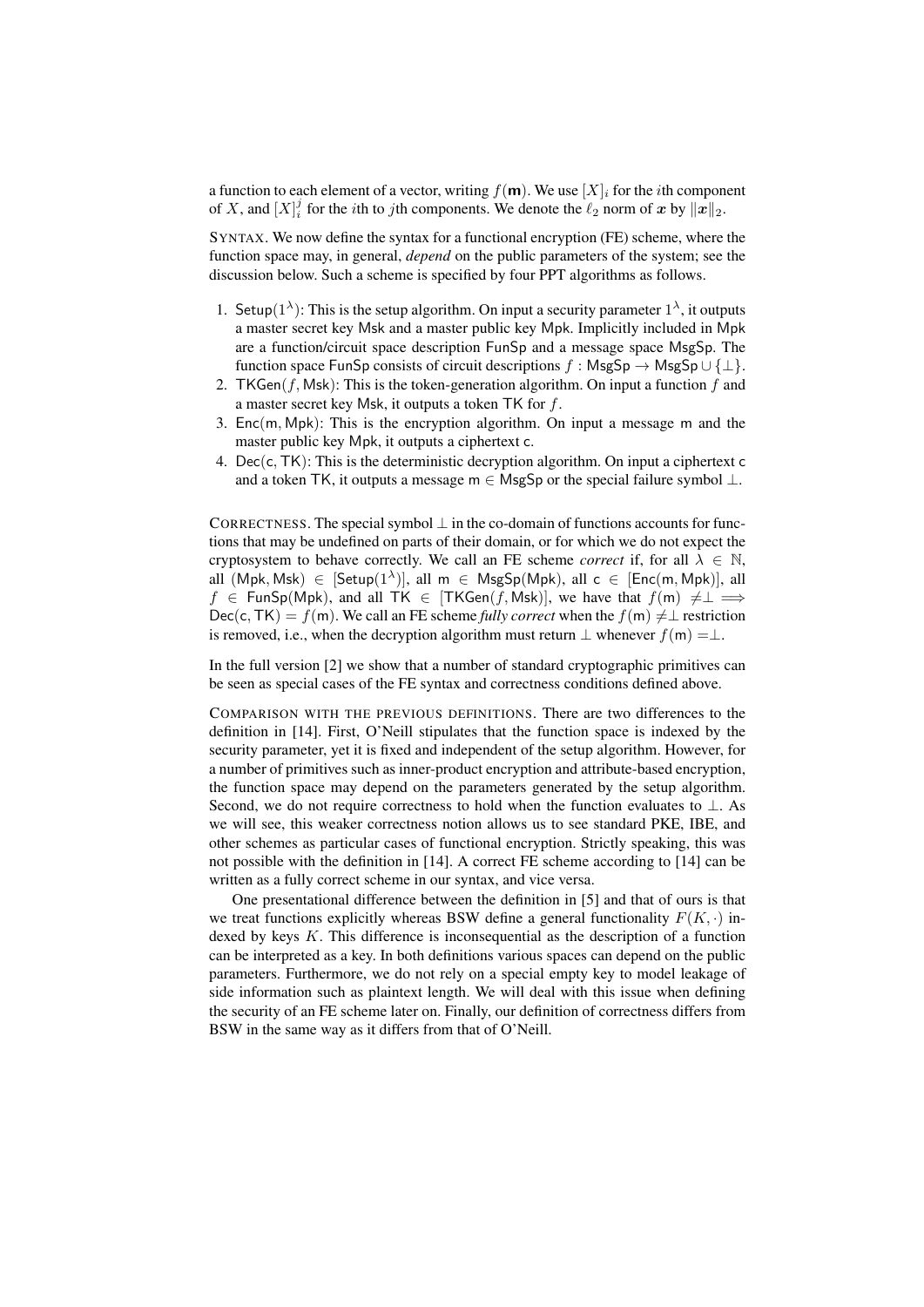## 3 Indistinguishability

We define an indistinguishability-based notion of security tailored to capture different gradings of security for the same functionality. The game is parameterized by a PPT relation R that defines the admissible set of challenge queries. This generalizes the restriction of choosing challenge messages with the same length in PKE. By requiring  $R(m_0, m_1)$  to hold in the challenge query, one acknowledges that challenge queries that violate this restriction *may* lead to a (trivial) break. This decouples security concerns from the correctness of the scheme. We refer to R as the *potential leakage relation*.

**Definition 1** (IND-CPA Security). Let game IND-CPA<sub>FE,R,A</sub> be as defined in Figure 1. *The* IND-CPA *security of an FE scheme relative to potential leakage relation* R*, requires the advantage of any adversary*  $A = (A_1, A_2)$  *to be negligible, when this is defined as* 

 $\mathbf{Adv}_{\mathsf{FE},\mathsf{R},\mathcal{A}}^{\mathsf{ind-cpa}}(\lambda) := 2 \cdot \Pr\left[\mathsf{IND}\text{-}\mathsf{CPA}_{\mathsf{FE},\mathsf{R},\mathcal{A}}(\lambda) \Rightarrow \mathsf{T}\right] - 1.$ 

| <b>Game IND-CPA</b> <sub>FE,R,<math>A(\lambda)</math>:</sub> | oracle $LR(m_0, m_1)$ :                 | oracle Token $(f)$ :            |
|--------------------------------------------------------------|-----------------------------------------|---------------------------------|
| $b \leftarrow s \{0,1\}$ ; TKList $\leftarrow \lceil \rceil$ | $c \leftarrow s \mathsf{Enc}(m_b, Mpk)$ | $TK \leftarrow s$ TKGen(f, Msk) |
| $(Msk, Mpk) \leftarrow s$ Setup $(1^{\lambda})$              | Return c                                | $TKList \leftarrow f : TKList$  |
| $b' \leftarrow \mathcal{A}^{\mathbf{O}}(\mathsf{Mpk})$       |                                         | Return TK                       |
| Return $(b' = b)$                                            |                                         |                                 |

Fig. 1. Game defining the IND-CPA security of an FE scheme. An adversary is legitimate if: 1) it calls LR once and with a pair  $(m_0, m_1)$  such that  $R(m_0, m_1)$  holds; 2) for all  $f \in TK$ List have  $f(m_0) = f(m_1)$ ; and 3) in the token non-adaptive model, it does not call **Token** after LR.

SECURITY. Not only can we relate the syntax of functional encryption schemes to that of existing primitives but, under the appropriate potential leakage relations, we can also reduce IND-CPA security of an FE scheme to an existing primitive and vice versa. Our choices therefore lead to a notion of functional encryption scheme that is indeed a generalization of existing cryptographic primitives.

RELATION WITH O'NEILL'S DEFINITION. In [14] the implicit potential leakage relation is the equality of the message lengths, i.e.,  $R(m_0, m_1) := (|m_0| = |m_1|)$ . Although this is a natural choice, the resulting security definition fails to generalize those for IBE schemes (be it anonymous or non-anonymous). Our choice for the potential leakage relation deals with these issues in a cleaner way and is closer in spirit to that in [5]. It is straightforward to see that a feasibility result under O'Neill's definitional choices leads to a feasibility result in our setting with a fixed function space, full correctness, and with respect to the length equality relation. The converse also holds.

RELATION WITH BSW. Boneh et al. [5] define a special empty key (function)  $\epsilon$  that is aimed at capturing information about encrypted messages that might be publicly recoverable from ciphertexts (typically including the message length). However, this requirement implies that the standard syntax definitions for PKE, IBE, and other primitives do not naturally generalize to functional encryption and deviates from our goal. In BSW, for example, it is stated that an IBE should attach the message length and target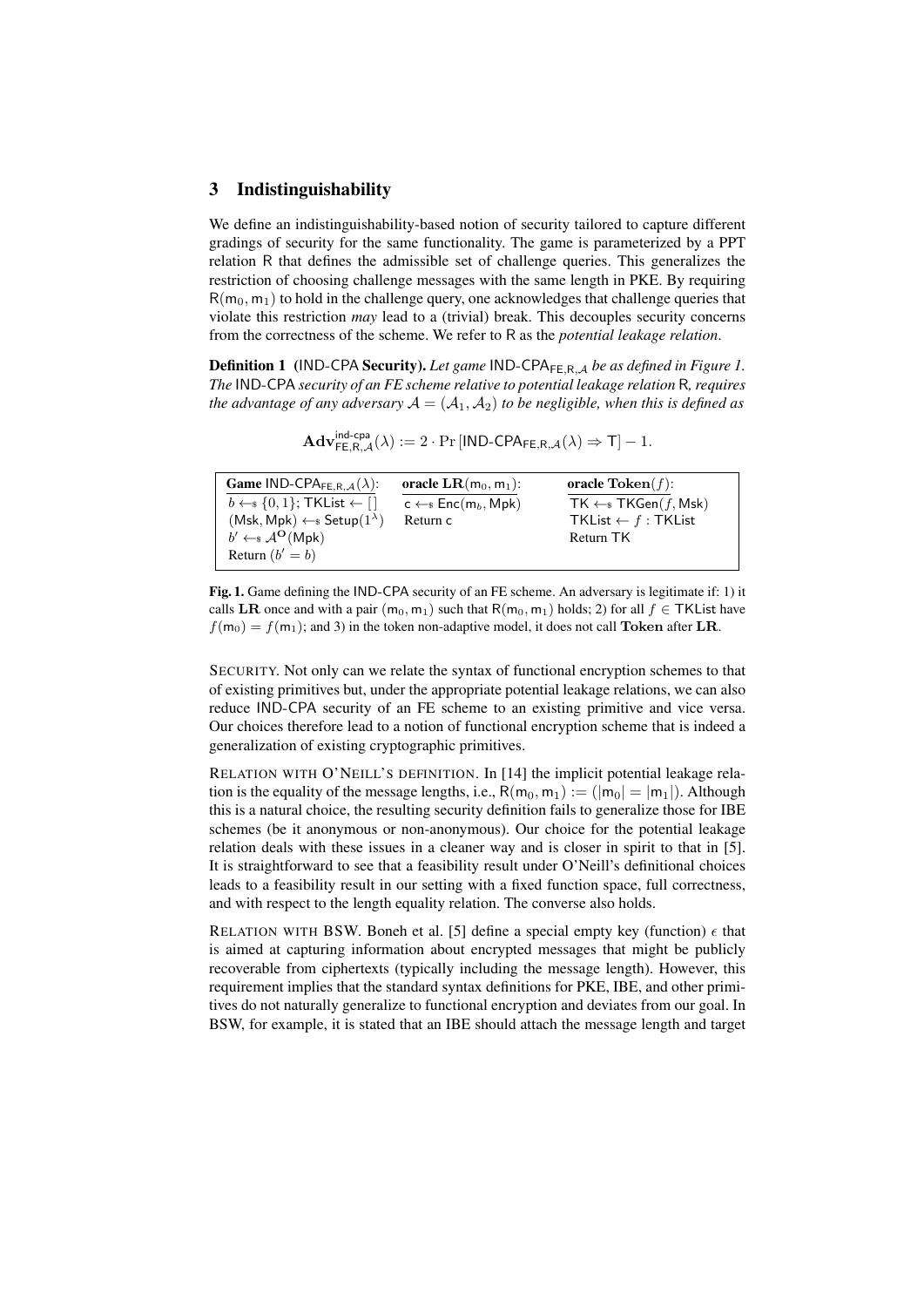identity to the ciphertext to strictly meet this requirement. We believe that our approach via relation R separates security issues from syntactic and correctness issues, while still maintaining the flexibility of the BSW definition. More formally, if the potential leakage relation is defined to be  $R(m_0, m_1) := (\epsilon(m_0) = \epsilon(m_1))$ , queries that allow adversaries to exploit the empty token are excluded.

Given the discussion above, we can translate between feasibility results for the BSW definition and our definition. Any scheme that is secure under the BSW definition yields a fully correct and secure scheme under our definition, when one introduces the appropriate syntactic changes and adopts an adequate potential leakage relation. A conversion in the other direction implies transforming the scheme so that it explicitly leaks information through the empty token to match the restrictions imposed by R. In this case, full correctness and security in our model, yields a BSW-secure scheme.

#### 4 Limitations of the Models by BSW and O'Neill

A closer look at the IND-CPA notion of security for FE schemes reveals that it is inadequate for general functionalities. The problem is as follows [5]. For some functionalities the restriction on the LR oracle imposing that  $f(m_0) = f(m_1)$  can prevent the adversary from simultaneously extracting the token for  $f$  and launching a meaningful attack. For example, if the function is injective, any adversary extracting the token for this function will be prevented from querying anything other than  $m_0 = m_1$  from the challenge oracle. However, in this case, the adversary will have no chance of winning.

Boneh et al. go on to turn this observation into a concrete functional encryption scheme supporting a one-way permutation that is intuitively insecure, but can be easily shown to satisfy the IND-CPA security definition. Roughly speaking, in this scheme one encrypts m under a standard PKE scheme. The token for the one-way permutation function  $f$  is the secret key for the PKE. Upon decryption, one first recovers m and then computes  $f(m)$ . The scheme is clearly correct. However, since  $f(m)$  hides m computationally, the functional encryption scheme is not guaranteeing that the decryptor learns no more about the encrypted message than that which is leaked by  $f(m)$ . On the other hand, one can easily show that this FE scheme is IND-CPA-secure if the underlying PKE is itself IND-CPA-secure: if an adversary extracts the token for  $f$ , which is a permutation, then it is bound to calling the challenge oracle on  $m_0 = m_1$ ; if it does not extract the token, then a simple reduction shows that it is attacking the PKE scheme. Boneh et al. also show that this scheme cannot be proven semantically secure, providing evidence that this is the correct notion of security for FE.

A weakness in the BSW model We now follow the same approach to demonstrate an intuitively insecure scheme that can be proven BSW semantically secure. We restrict ourselves to the non-adaptive token extraction model so as not to fall within the range of impossibility results established in [5]. (This only strengthens our argument.) Our argument also goes through for the weaker definition of semantic security that is used in [5, Definition 5] to present a (stronger) impossibility result.

Consider an FE scheme constructed from a PKE scheme and a one-way trapdoor permutation TDP. The scheme provides the expected functionality by encrypting an input message under a standard PKE, and evaluating the TDP upon decryption. The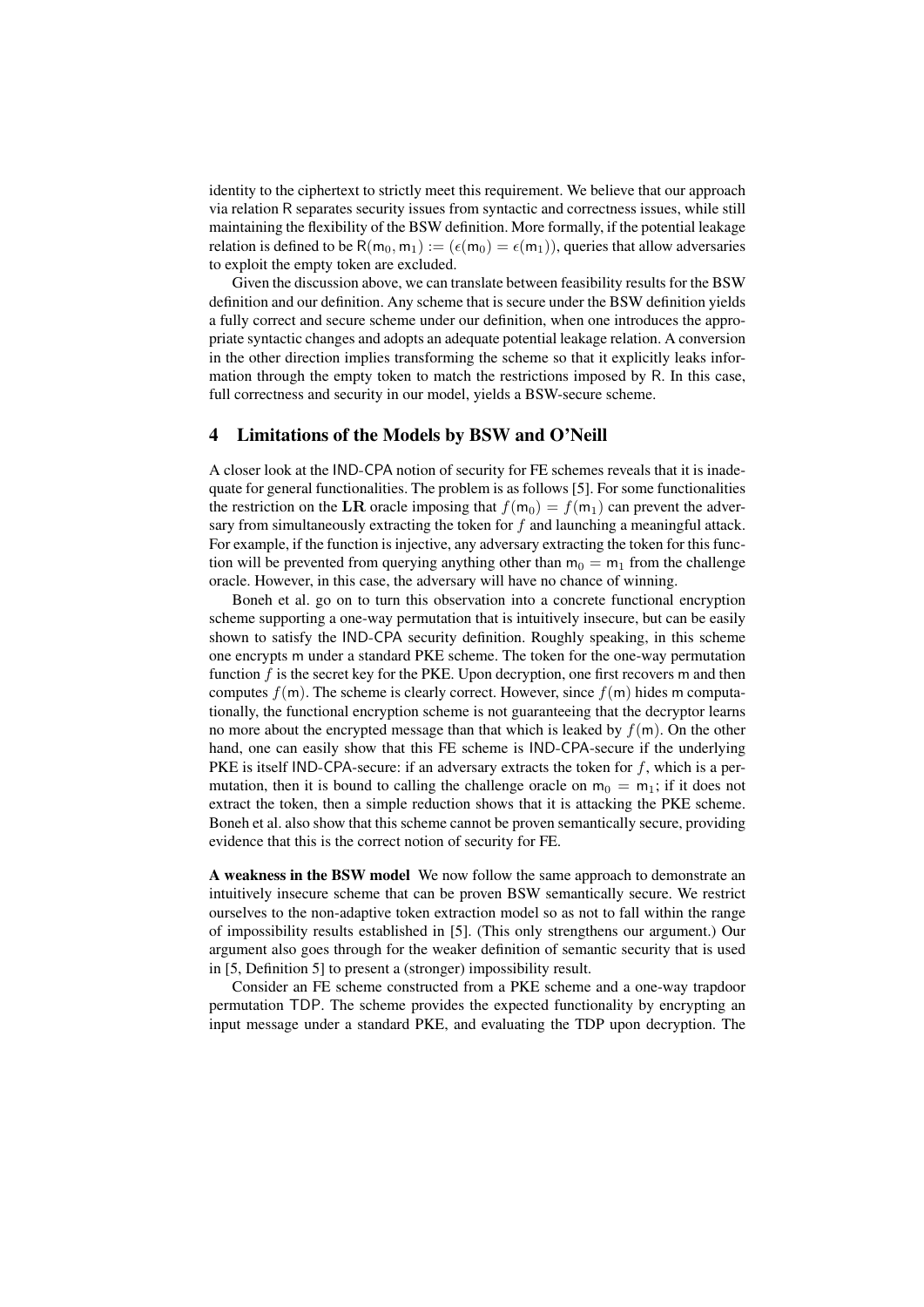token corresponding to the TDP is simply the PKE secret key. The trapdoor for the TDP is *not* kept as part of the secret parameters, and to make the point clearer one should think of it as being "destroyed" upon generation. Consider also that the intentional leakage for this scheme is defined as  $|m|$ . The scheme is clearly correct. Following the same reasoning as in the previous counterexample, this scheme leaks too much information to a decryptor holding a token for  $f$ : it will learn m, whereas only the image under the TDP should be leaked.

In the full version [2] we present a BSW simulator that always succeeds in simulating  $A$ 's output, as long as the underlying PKE is IND-CPA-secure. If the adversary extracts the token for  $f$ , then the simulator is able reconstruct a perfect simulation of the ciphertext in the real game using the trapdoor for the TDP that it (abusively) keeps in its state. On the other hand, if the adversary does not extract the token, then any adversary/distinguisher pair that distinguish the simulation can be used to break the IND-CPA security of the underlying PKE scheme. This counterexample can be extended to FE schemes where the function space is fixed and independent of the global parameters.

Potential shortcomings in O'Neill's model There is a fundamental difference between O'Neill's definition of semantic security and that of BSW: the simulator is no longer in control of the generation of systems parameters. In return, a token-extraction oracle is provided in the ideal game. This means that the same strategy we presented above to argue for the inadequacy of the BSW definition does *not* directly apply. Nevertheless, other potential problems remain that we discuss next.

POTENTIALLY INSECURE SCHEME 1. We modify the BSW counterexample scheme as follows. The setup procedure is similar to before, except that the trapdoor for the randomly chosen permutation  $f$  is no longer destroyed but kept in the master secret key. The token-generation algorithm is modified so that the token for the TDP now also contains the trapdoor. The encryption and decryption routines are as before. This scheme can be proven secure under O'Neill's definition: although the simulator cannot generate the trapdoor information itself, this will become available once the adversary extracts the token for  $f$ . It is unclear if this scheme is intuitively insecure as the ciphertext does not leak any information beyond that leaked by images *and tokens*.

POTENTIALLY INSECURE SCHEME 2. Consider the following trivial construction of an FE scheme supporting its own encryption circuit. Take a PKE scheme and set the message space of the FE scheme to be  $(m, r)$  pairs. Take a PKE keys (sk, pk) and set the master secret key to be sk and the master public key to be pk. To functionally encrypt m re-encrypts under pk the ciphertext c resulting from  $Enc(m, pk; r)$ . The decryption token is simply sk and decryption recovers and outputs c. This construction is correct and it can be shown to be semantically secure under the previous semantic security definitions. It is also unclear whether it should be classified as insecure. On the one hand, it is hard to argue that it is intuitively insecure. This is because the function is evaluated on the sender's side *and* encrypted under a secure encryption scheme. Furthermore, the decryptor is the legitimate holder of the decryption key, and hence from its perspective there is no security property associated with the evaluated function. However, one can also consider things from the perspective of the encryptor, e.g., she might expect that token holders recover nothing but a ciphertext, but this is not the case.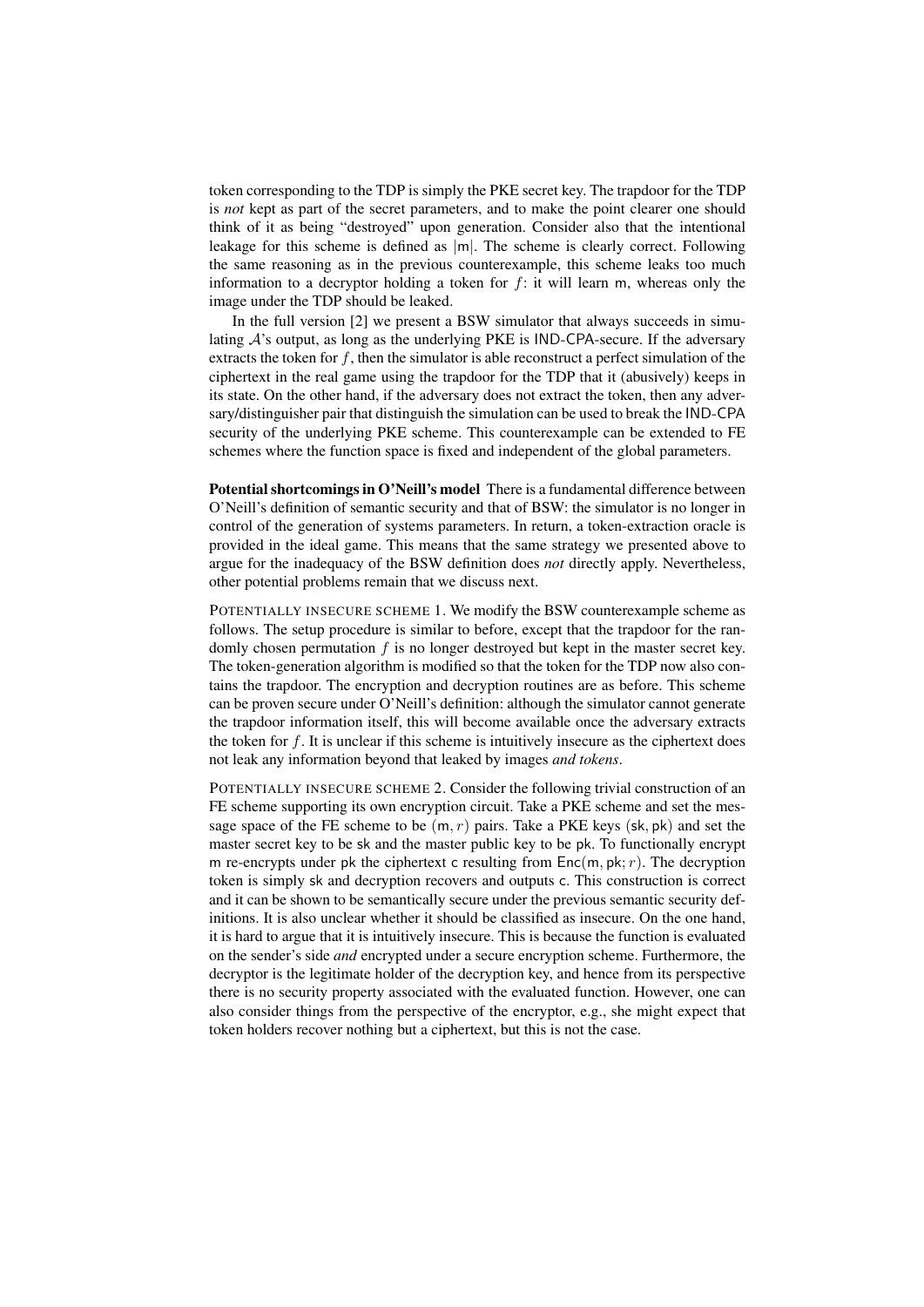## 5 The New Semantic Security Model

We now propose a new definition of semantic security that avoids the above problems while simultaneously achieving several other goals of interest. Our definition is designed to be strong enough to exclude the clearly intuitively insecure counterexample we presented for the BSW definition and capture adaptive token extractions, without being infeasible to achieve due to its excessive strength. Furthermore, the definition should be compatible with the standard definitional approaches for PKE and IBE schemes.

**Definition 2 (Semantic Security).** *Let games* SS-Real<sub>FE,R,A,D</sub> and SS-Ideal<sub>FE,R,S,D</sub> *be as shown in Figure 2. The semantic security of an FE scheme relative to potential leakage relation* R *requires that for any PPT adversary*  $A = (A_1, A_2)$ *, there exists a legitimate PPT simulator*  $S = (S_1, S_2)$  *such that for all PPT distinguishers*  $D$  *the following advantage function is negligible.*

 $\mathbf{Adv}_{\mathsf{FE},\mathsf{R},\mathcal{A},\mathcal{S},\mathcal{D}}^{\mathsf{ss-cpa}}(\lambda) := \Pr\left[\mathsf{SS}\text{-}\mathsf{Real}_{\mathsf{FE},\mathsf{R},\mathcal{A},\mathcal{D}}(\lambda) \Rightarrow \mathsf{T}\right] - \Pr\left[\mathsf{SS}\text{-}\mathsf{Ideal}_{\mathsf{FE},\mathsf{R},\mathcal{S},\mathcal{D}}(\lambda) \Rightarrow \mathsf{T}\right]$ 



Fig. 2. Games defining the semantic security of an FE scheme. An adversary is legitimate if: 1)  $R(m_0, m_1)$  holds for every pair of messages in  $\left[\mathcal{M}\right]_1$ ; 2) for all second-stage **Token** queries f, we have that  $f(m_0) = f(m_1)$  for all  $m_0, m_1 \in [\mathcal{M}]_1$ ; and 3) in the token non-adaptive model,  $A_2$  and  $S_2$  do not call **Token** and **Eval** respectively.

The intuition behind the definition is as in the previous definitional approaches: an adversary should learn no more about an encrypted message than that which is explicitly revealed by the functions associated to the decryption tokens that it obtains. To this end, we require the existence of a simulator that does not have access to the ciphertext, but only to the images of the encrypted message under the same set of functions. This simulator is bound to producing an output that essentially looks like that produced by the adversary in the real world, which implies the ciphertext indeed reveals no extra information. More in detail, the simulator must emulate  $A_1$ 's output and produce an output v that matches the information recovered by  $A_2$  from the ciphertext. However, the simulator is denied access to the ciphertext, and is bound to obtaining a set of images that matches those recovered by the real-world adversary via its Token oracle (this last restriction is imposed by including FuncList in trace). Like in the indistinguishability model, the potential leakage relation can be used to exclude trivial attacks whereby the real-world adversary would obtain information trivially leaked by the ciphertext (whereas this would not be available in the ideal world). Finally, we observe that the token-extraction queries performed by the adversary in the second stage are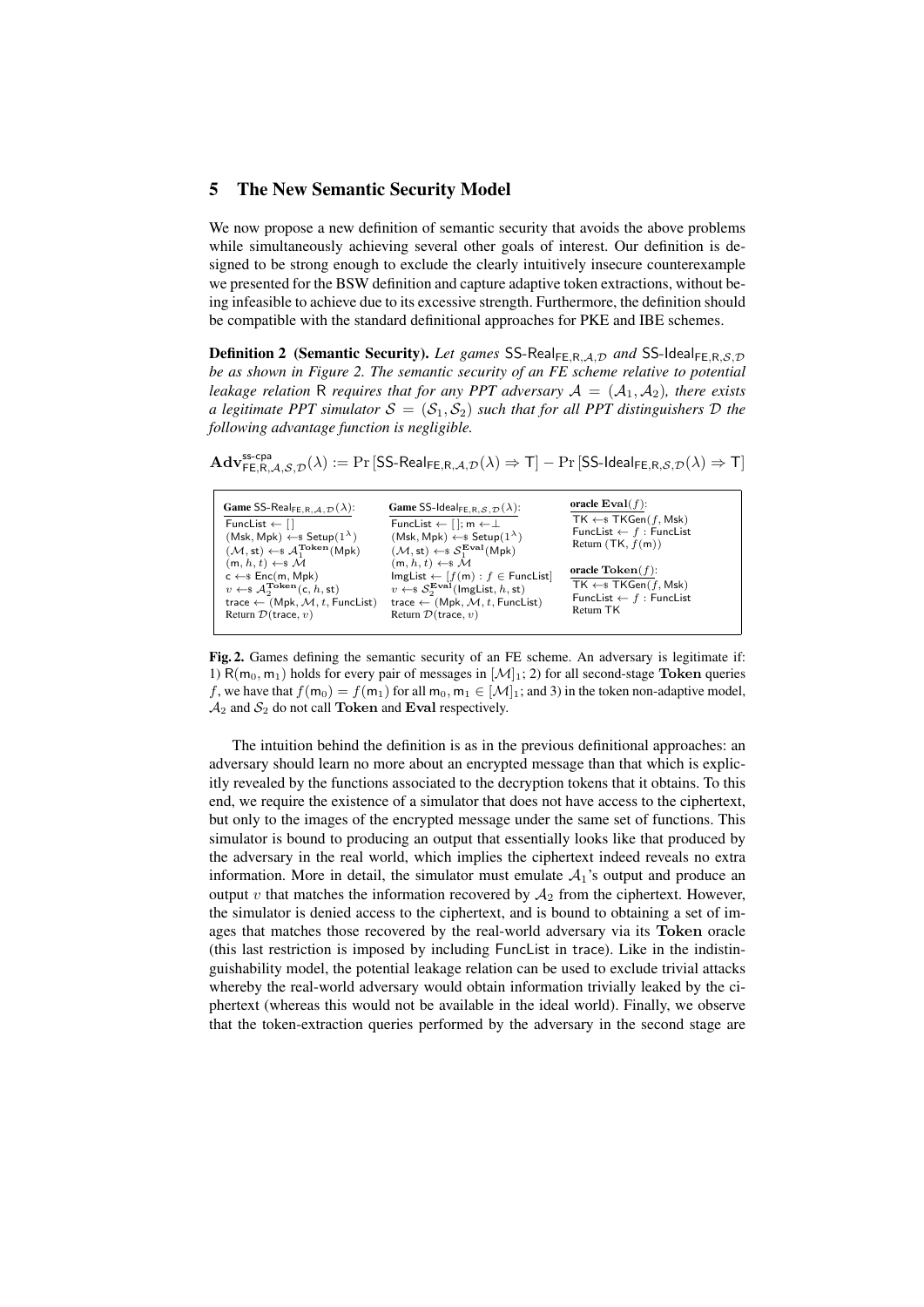restricted to functions that are constant over the support of the message distribution. This allows us to generalize the feasibility results that are well known for particular instances of functional encryption, namely IBE schemes. For this reason, we call this model semantic security under *restricted adaptive token-extraction attacks*.

In the full version [2] we present a detailed justification of our definitional choices. Here we summarize the main features of our definition: 1) free simulators, 2) honest parameter generation (as in O'Neill), 3) use of general distinguishers (closer to BSW), 4) message generation via a message distribution (closer to O'Neill), 5) history information (closer to BSW), and 6) hint for distinguisher (present in both O'Neill and BSW).

COMPOSITION. Observe that the IND-CPA definition can be shown to compose from single to multiple LR queries (i.e., from a single-message to a multi-message attack scenario) using a standard hybrid argument [3]. One of the crucial features of our semantic security definition is that it also composes. Below we show that a multi-message variant of our definition where the message distribution outputs a *vector* of messages (see the full version [2] for the details) is equivalent to the definition above.

Theorem 1 (Composition). *Let* FE *be a functional encryption scheme that is semantically secure under the (single-message) definition in Figure 2. Suppose that there is a polynomial* poly *such that for any single-message adversary* A*, there is a semantic security simulator* S[A] *such that*

> $\text{Time}_{\mathcal{S}[\mathcal{A}]}(\lambda) \leq \text{Time}_{\mathcal{A}}(\lambda) + \text{Time}_{\mathcal{M}}(\lambda) + \text{poly}(\lambda)$  $\text{Time}_{\mathcal{S}[\mathcal{M}]}(\lambda) \leq \text{Time}_{\mathcal{M}}(\lambda) + \text{poly}(\lambda)$

*where* M *is the distribution output by* A *and* S[M] *is the simulated message distri*bution. Then for every real-world multi-message PPT adversary A', there exist a real*world single-message PPT adversary* A *and a multi-message PPT simulator* S 0 *such that for any distinguisher*  $\mathcal{D}'$ *, there exists a distinguisher*  $\mathcal D$  *for which* 

 $\mathbf{Adv}^{\mathsf{m-ss-cpa}}_{\mathsf{FE},\mathsf{R},\mathcal{A}',\mathcal{S}',\mathcal{D}'}(\lambda) \leq \mathbf{Q}(\lambda) \cdot \mathbf{Adv}^{\mathsf{ss-cpa}}_{\mathsf{FE},\mathsf{R},\mathcal{A},\mathcal{S},\mathcal{D}}(\lambda)\,,$ 

*where S* is the simulator implied by the single-message semantic security and  $\mathbf{Q}(\lambda)$  *is an upper bound on the number of messages output by message distributions.*

*Proof (Overview)*. We give an overview of the proof for the non-adaptive case here and leave the details to in the full version [2]. The proof is essentially a simulation-based hybrid argument. Consider the attack models where in the *i*th hybrid, for  $i = 0, \ldots, q$ , the adversary has access to  $(q - i)$  ciphertexts and i image lists. In each step we change a ciphertext to the corresponding image list. We show that for any adversary in the ith hybrid model, there is an adversary in the  $(i + 1)$ st hybrid that does equally well. To see this, note that the adversary in the ith hybrid can be viewed as a *single-message* real-world adversary that also receives some extra auxiliary information consisting of ciphertexts and image lists. By the semantic security guarantees of the scheme we may replace this adversary by an equally good one that only gets the image list for the replaced ciphertext. This concludes the proof as the qth hybrid corresponds to the idealworld multi-message semantic security game. Note that the running time of the final simulator in the ideal game, which recursively depends on the previous simulators, stays polynomial if the condition given in the theorem is satisfied.  $\Box$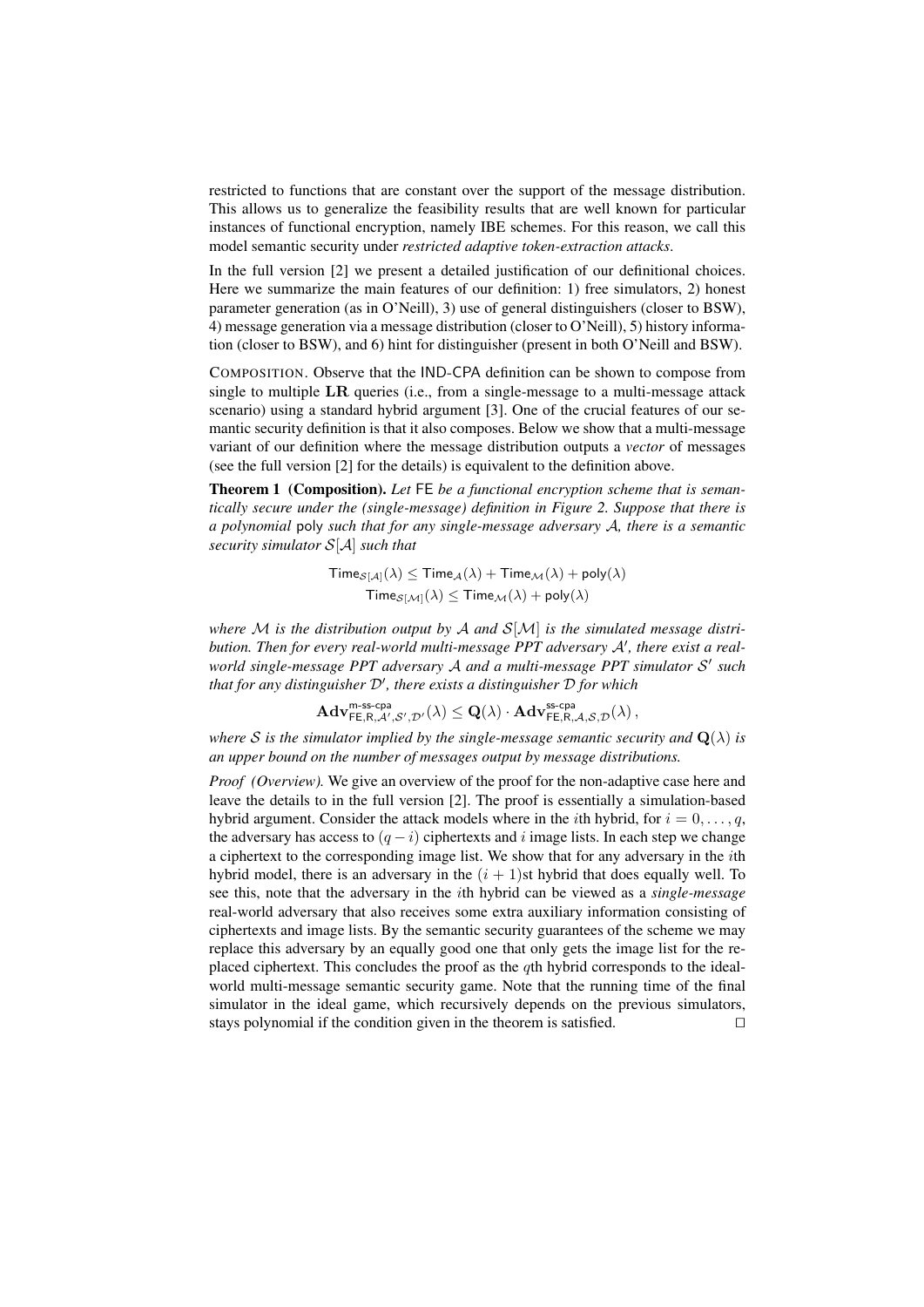## 6 Setup Security

Similarly to O'Neill's model, our definition of semantic security fails to exclude the counterexamples from Section 4 (because the simulator also has access to decryption tokens). This raises the question of whether our model can be strengthened further so these schemes are also ruled out. One direct approach to achieve this would be to further restrict the simulator by denying it access to tokens (as well as the master secret key) in the ideal world. We present this model in the full version of this paper [2] and show that it is infeasible to achieve (essentially because a correct simulation of tokens would imply breaking the functional encryption scheme one is trying to prove semantically secure). We therefore take a different approach.

The first observation we make is that our definition accepts these counterexamples because indeed they do *not* leak information through the ciphertext. In fact, leakage is enabled by the combined information provided by *images* and decryption tokens (or more generally the master secret key). Intuitively, once a trapdoor for a TDP is provided to a token holder, the TDP circuit essentially becomes an efficiently invertible encoding function from messages onto images, offering no (intuitive) security whatsoever. From the point of view of the semantic security definition, where the aim is to exclude schemes where ciphertexts leak more information than that which is leaked by images, these counterexample schemes should therefore be considered secure.

However, it is still a reasonable security goal to expect that tokens do not help a token holder to extract information from images that would otherwise be hidden by the functionality. We therefore consider the stronger setting where the master secret key is required not to compromise the security properties of the supported functionalities. Informally, this means that even the trusted authority holding the master secret key should not be able to hold any "trapdoor" information on the functionalities supported by the functional encryption scheme.

A NEW NOTION OF SECURITY. Our approach to formalizing this security notion, which we call *setup security*, is as follows. We consider an attack scenario where an adversary is given the master secret key Msk and adaptively interacts with an evaluation oracle for the functionality in order to construct a trace that contains the master public key, a list of functions, a message distribution, a list of images, and a function func that models leaked information. This trace establishes the adversary's claim as to his ability to extract information from the images, which is specified by the leakage function. The FE scheme will then be setup-secure if a simulator given only the trace and the same set of images provided to the adversary, i.e., without having access to the master secret key, can extract essentially the same information.

**Definition 3 (Setup Security).** Let game SetSec<sub>FE,R,A</sub> be as shown in Figure 3. The *setup security of an FE scheme relative to potential leakage relation* R *requires that for any adversary*  $A = (A_1, A_2)$ *, there exists a simulator* S *such that the following advantage function is negligible.*

 $\mathbf{Adv}^{\mathsf{setsec}}_{\mathsf{FE},\mathsf{R},\mathcal{A},\mathcal{S}}(\lambda) := 2 \cdot \Pr\left[\mathsf{SetSec}_{\mathsf{FE},\mathsf{R},\mathcal{A},\mathcal{S}}(\lambda) \Rightarrow \mathsf{T}\right] - 1$ .

SETUP SECURITY VIA CONDITIONAL PREIMAGE SAMPLING. It is easy to see that all the potentially insecure TDP-based counterexamples that we have introduced are excluded by the setup security definition. We now show that the definition allows natural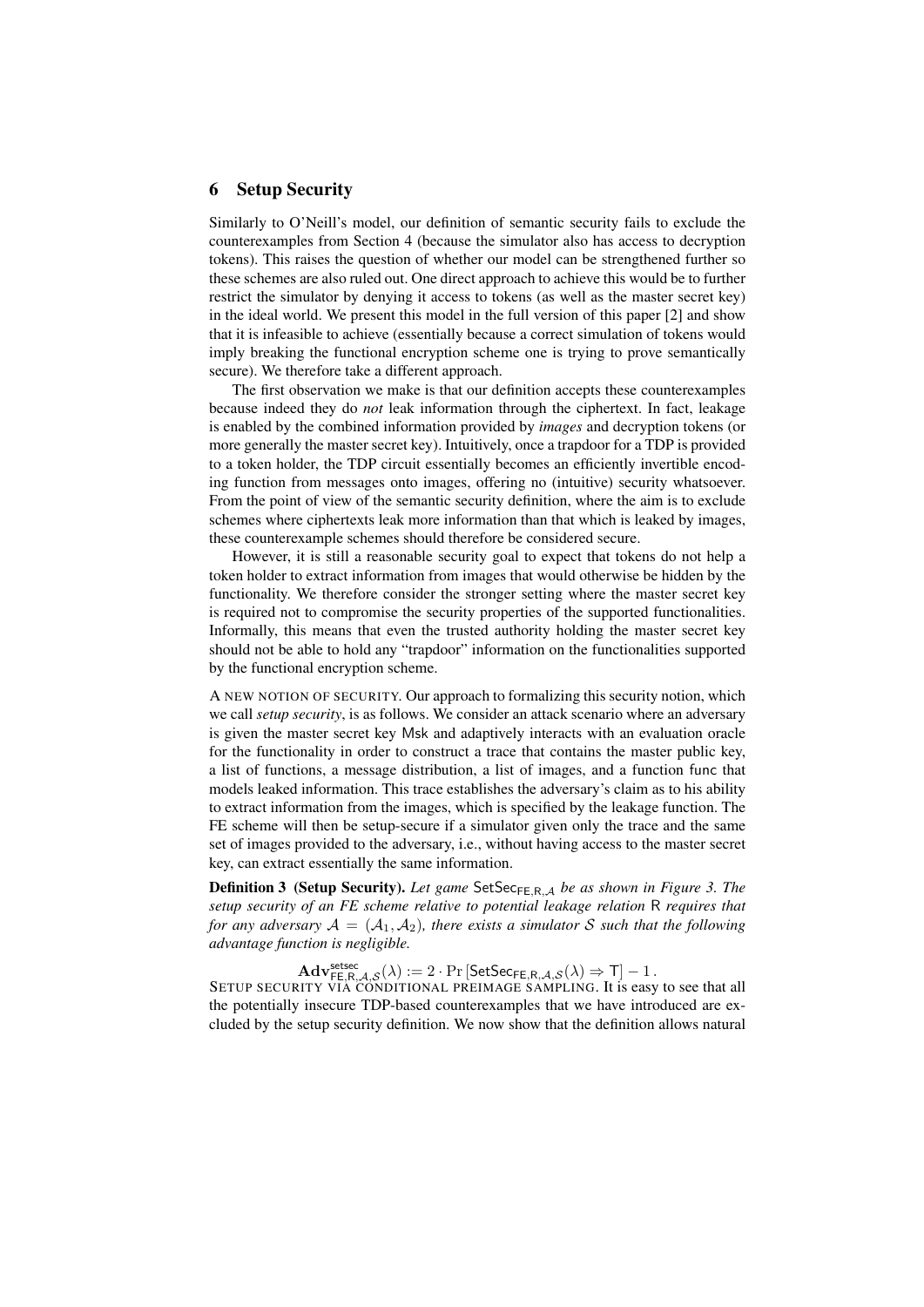```
Game SetSec<sub>FE,R,A,S</sub>(\lambda):
FuncList \leftarrow [ ]; b \leftarrow \{0, 1\}(Msk, Mpk) \leftarrow s Setup(1^{\lambda})(\mathcal{M},\mathsf{st}) \leftarrow_{\$} \mathcal{A}_1(\mathsf{Msk},\mathsf{Mpk})m \leftarrow s \mathcal{M}(\text{func}, v_0) \leftarrow \mathcal{A}_2^{\text{Eval}}(\text{st})ImgList \leftarrow [f(m) : f \in FunClist]trace \leftarrow (Mpk, M, FuncList, ImgList, func)
v_1 \leftarrow s \mathcal{S}(trace)
Return (v_b = \text{func}(m))oracle \text{Eval}(f):
                                                                                       FuncList \leftarrow f : FuncList
                                                                                       Return f(m)
```
Fig. 3. Game defining the setup security of an FE scheme. An adversary is legitimate if  $R(m_0, m_1)$  holds for every pair of messages in  $[\mathcal{M}]$ .

classes of functionalities to be proven setup secure. To this end, we introduce a notion of *conditional preimage samplability*. Roughly speaking, this asserts that given a message distribution M and a list of functions  $[f_i]_{i=1}^n$ , it is possible to efficiently sample from M when this is conditioned on a set of images  $[f_i(m)]_{i=1}^n$  for some  $m \in [\mathcal{M}]$ . The actual definition is slightly more complex, as we need to deal with possible adversarial adaptiveness as well as define indistinguishability of conditional distributions in a meaningful way. We leave the details to the full version [2], where we also prove the results in this section. The following theorem shows that conditional preimage samplability is a sufficient condition for setup security.

Theorem 2 (CPS ⇒ Secure Setup). *Any functional encryption supporting a CPS functionality relative to potential leakage relation* R *is setup-secure with respect to* R*.*

CONCRETE SETUP-SECURE SCHEMES. We now look at concrete functionalities and show that setup security is already achieved by many existing functional encryption schemes. We begin by defining a broad class of functionalities where an image either entirely reveals the encrypted message, or nothing at all.

Definition 4 (All-or-Nothing Functionality). *We say a functional encryption scheme supports an all-or-nothing (ANOT) functionality if for all*  $\lambda \in \mathbb{N}$ , all (Mpk, Msk)  $\in$  $[Setup(1^{\lambda})]$ *, all*  $f \in FunSp$ *, and all*  $m \in MsgSp$  *we have that*  $f(m) \in \{m, \perp\}$ *.* 

As an example, consider predicate encryption systems [5] where the message space is partitioned into pairs  $m = (x, idx)$ . Here, x is a hidden payload and idx is extra information that determines which tokens can be used to recover  $\times$  from a ciphertext encrypting m. More precisely, each secret key is associated with a predicate  $P$ , and the payload can be recovered whenever  $P(\text{idx}) = T$ . Formally,

$$
f_P(\mathsf{x}, \mathsf{idx}) := \begin{cases} (\mathsf{x}, \mathsf{idx}) & \text{if } P(\mathsf{idx}) = \mathsf{T} \\ \perp & \text{otherwise.} \end{cases}
$$

Observe that we include idx in the output of the functionality when the predicate evaluates to T, thereby rendering the functionality all-or-nothing. It is easy to see that PKE and IBE schemes are examples of ANOT schemes. For PKE schemes this is obvious,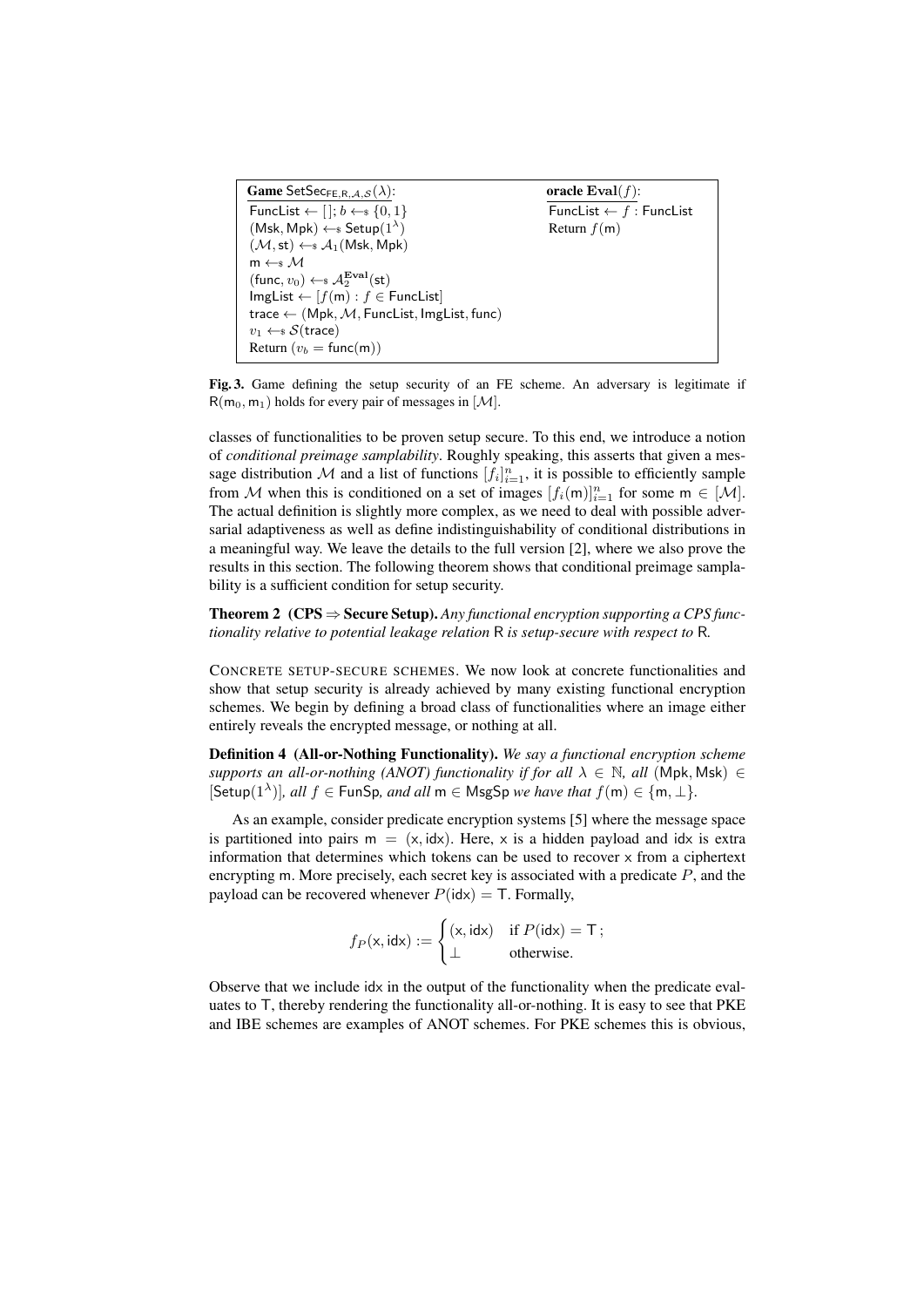since the functionality is the identity function and the index space is empty. For IBE, observe that whenever the output of the functionality is not  $\perp$ , the identity (i.e., the index) is also implicitly leaked by the functionality, thereby revealing the full message. Furthermore, this also includes variants of inner-product encryption, hidden vector encryption, etc., where a successful decryption operation explicitly reveals the encrypted index. Our first positive result for setup security is given by the following theorem.

**Theorem 3 (ANOT**  $\Rightarrow$  **CPS).** Any ANOT functionality is conditionally preimage sam*plable in* expected *polynomial time (for any potential leakage relation).*

The intuition behind the proof is as follows. Since the functionality is ANOT, there are two possible trace outcomes. In the first, the adversary queries a function which acts as the identity map on the message sampled from  $M$ . Here the sampler can simply return the message. In the second, all the image values are  $\perp$ . Here the sampler will repeatedly sample a message from  $M$  until it maps to  $\perp$  under all functions given to it in the trace. The number of retries, conditioned on a given trace, will depend on the probability that the image list is all ⊥. However, the overall expected number of retries can be shown to be 1. In the full version [2] we discuss why the sampler we construct cannot be converted into a *strict* PPT black-box sampler by truncating the execution time. Combining Theorems 2 and 3 we obtain the following corollary.

Corollary 1. *Any FE scheme supporting an ANOT functionality has a secure setup procedure w.r.t. expected PPT simulators and arbitrary potential leakage relations.*

PUBLIC-INDEX PREDICATE ENCRYPTION. We now show that there exists a large class of FE schemes for which we can construct a strict PPT conditional preimage sampler. Intuitively, such schemes leak more information about encrypted messages which, when provided to the sampler, allows this stronger result to go through (in our framework, this is captured by the potential leakage relation.

Definition 5 (Jointly All-or-Nothing Functionality). *We say an FE scheme supports a jointly all-or-nothing (JNOT) functionality relative to potential leakage relation* R *if, for all*  $\lambda \in \mathbb{N}$ , all  $(Msk, Mpk) \in [Setup(1^{\lambda})]$ , all subsets  $\mathcal{F} \subseteq$  FunSp, all message *distributions* M where  $R(m_0, m_1) = T$  *for all*  $m_0, m_1 \in [M]$ *, we have that* 

 $\forall m \in [\mathcal{M}], \exists f \in \mathcal{F}, f(m) = m \quad \vee \quad \forall m \in [\mathcal{M}], \forall f \in \mathcal{F}, f(m) = \perp.$ 

In this definition the all-or-nothing property is no longer formulated over a class of admissible message distributions defined by the potential leakage relation. Concretely, R constrains the support of the message distribution  $M$  in such a way that, for any subset of functions  $\mathcal F$  extracted from the function space, the list of images will be guaranteed to, either totally reveal m, or to information theoretically preserve the entropy of the message distribution. We now show that this definition is satisfied by a large class of all-or-nothing functionalities, corresponding to predicate encryption systems with *public index* [5]. For such schemes, no claim about hiding idx is made. This means that their security is analyzed with respect to the special potential leakage relation

 $R^*((x_0, idx_0), (x_1, idx_1)) := (|x_0| = |x_1| \land idx_0 = idx_1)$ .

The fact that message distributions are now restricted by  $R^*$  yields the following result.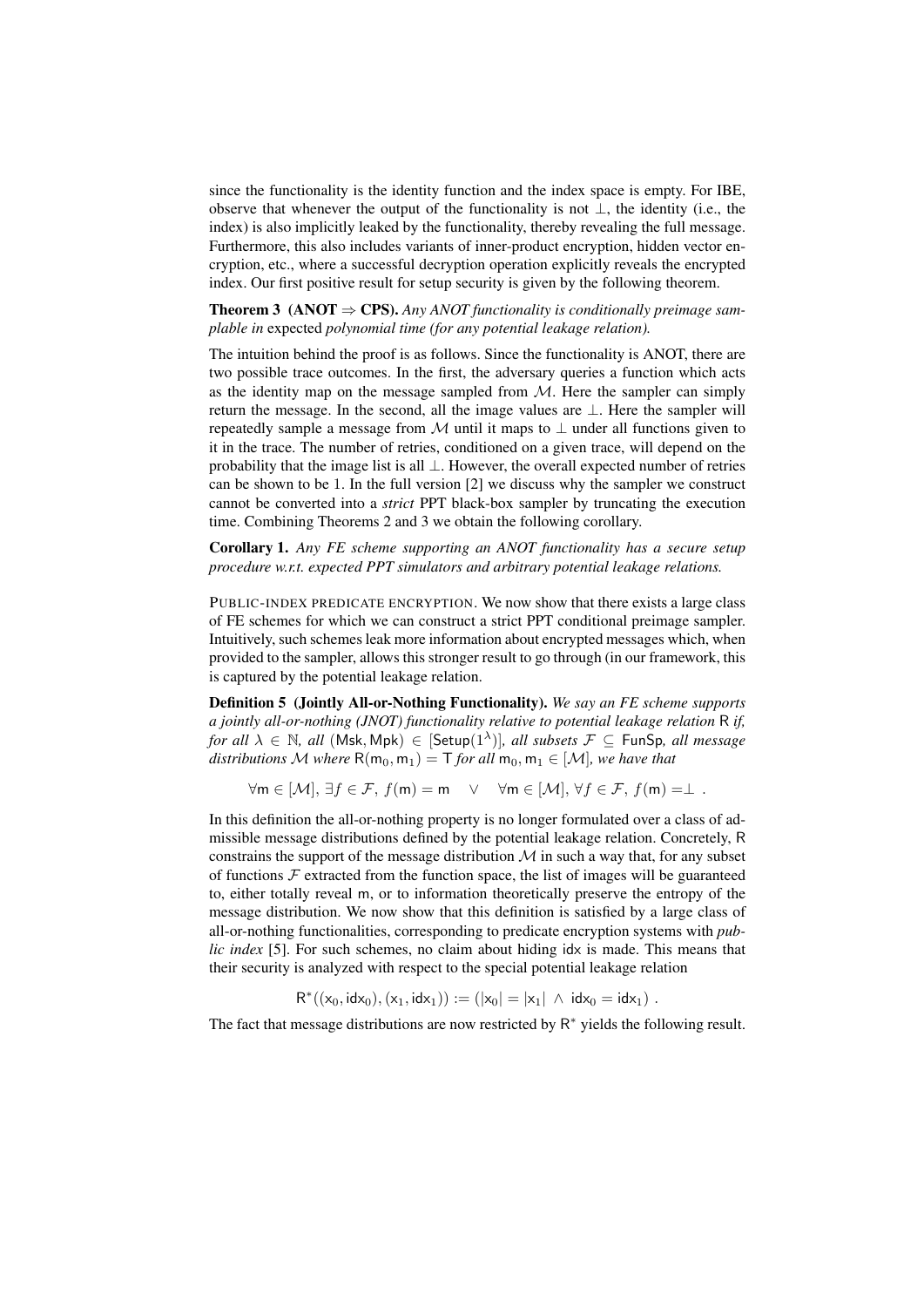Theorem 4. *All predicate encryption systems are JNOT with respect to* R ∗ *.*

The previous result includes primitives such as PKE, (non-anonymous) IBE, non-attribute-hiding ABE, and inner-product encryption that *reveals* the index in the ciphertext. We now state the final result of this section.

**Theorem 5 (JNOT**  $\Rightarrow$  **CPS).** *Take an FE scheme supporting a JNOT functionality with respect to potential leakage relation* R*. Then this scheme is conditionally preimage samplable (in strict polynomial time) with respect to* R*.*

The intuition behind the proof of this theorem is exactly the same as in Theorem 3. The difference to all-or-nothing functionalities is that the JNOT property guarantees that, either the sampler gets the challenge message in the image list, or sampling a message from the message distribution yields a valid result. We obtain the following corollary.

Corollary 2. *All (public-index) predicate encryption systems are setup-secure with respect to potential leakage relation* R ∗ *.*

# 7 Preimage Samplability

Despite the shortcomings of indistinguishability models highlighted in [14, 5], O'Neill shows that, for certain classes of functionalities, indistinguishability-based security is no less adequate than his proposed notion of semantic security. Indeed, it is shown in [14] that if an FE scheme is *preimage samplable* (see the full version [2]) then, in the non-adaptive token-extraction attack scenario, indistinguishability and semantic security are equivalent. Furthermore, functionalities such as those for IBE and innerproduct encryption are shown to be preimage samplable. In light of the new syntactical and definitional approach introduced above, we propose a modified definition of preimage samplability and show that a similar result holds. Our definition, however, permits extending the equivalence result to the *multi-message and restricted adaptive* token extraction model, and hence generalizes known results for, e.g., IBE schemes, in this area. This is an important extension, as (restricted) adaptive extraction of secret keys is the standard attack model for all predicate encryption systems.

**Definition 6 ((Un)Restricted Preimage Samplability).** Let game PS<sub>FE,R,A,Samp,mode</sub> *be as defined in Figure 4. We call an FE (un)restricted preimage samplable for the potential leakage relation* R *if, for any algorithm* A *there exists a sampling algorithm* Samp *such that the following advantage function is negligible.*

$$
\mathbf{Adv}_{\mathsf{FE},\mathsf{R},\mathcal{A},\mathsf{Samp}}^{\mathsf{mode\text{-}ps}}(\lambda) := \Pr\left[\mathsf{PS}_{\mathsf{FE},\mathsf{R},\mathcal{A},\mathsf{Samp},\mathsf{mode}}(\lambda) \Rightarrow \mathsf{F}\right]\,.
$$

COMPARISON WITH O'NEILL PS DEFINITION. Our definition differs from that in [14] in several aspects. First, the adversary now has access to (Msk, Mpk) rather than  $1^{\lambda}$ only. Access to Mpk is consistent with our syntax of FE schemes, which permits generation of function space together with the master public key. Access to Msk in needed when arguing that the actions of some IND-CPA adversary contradict preimage samplability. More precisely, the adversary may use information dependent on the Msk (i.e., decryption tokens) to come up with a non-samplable message. This issue seems to have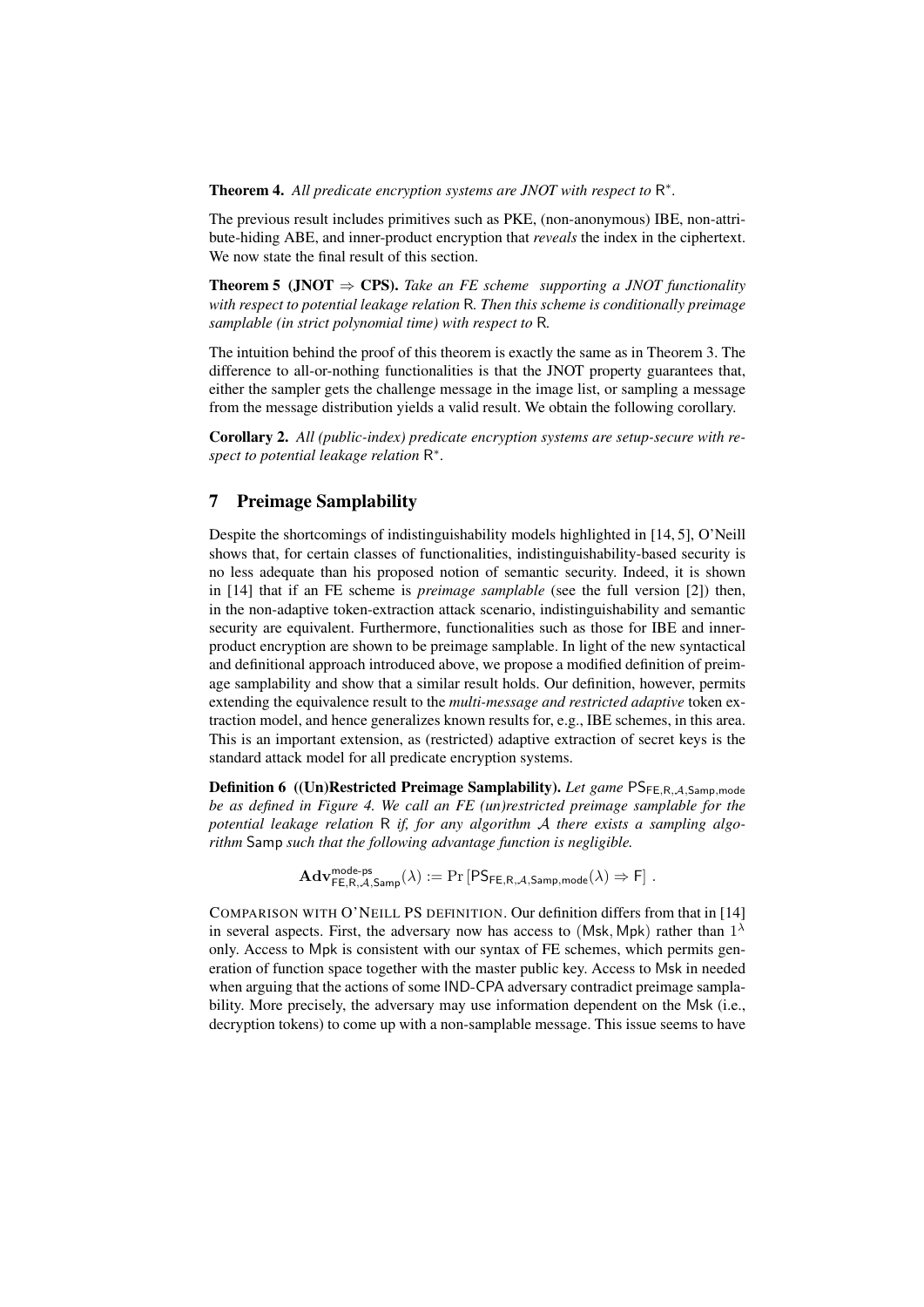```
Game PS_{FE,R,A,Samp,mode}(\lambda):
(Msk, Mpk) \leftarrow s Setup(1^{\lambda})(\mathcal{M}, [f_j]_{j=1}^n) \leftarrow \mathcal{A}(\mathsf{Msk}, \mathsf{Mpk})m_0 \leftarrow s \mathcal{M}m_1 \leftarrow s Samp(\mathcal{M}, [(f_j, f_j(m_0))]_{j=1}^n, \mathsf{Mpk})If (\exists j : f_j(\mathsf{m}_0) \neq f_j(\mathsf{m}_1)) Return F
If \neg R(m_0, m_1) Return F
If (mode = res \wedge m<sub>1</sub> \notin [M]) Return F
Return T
```
**Fig. 4.** Game defining (un)restricted preimage samplability, for mode mode  $\in \{$ res, unres $\}$ . A is legitimate if  $R(m_0, m_1)$  holds for all  $m_0, m_1 \in [\mathcal{M}]$ .

been overlooked in [14]. Second, the definition is parameterized by a potential leakage relation R. This ensures that the sampler obtains as much information about the challenge message as a real-world semantic security adversary. Technically, this allows the equivalence proof to go through (for the non-adaptive case) for a larger class of functional encryption schemes than those covered by O'Neill. For example, our results cover those schemes that can be captured using our syntactic conventions, but not under those in [14]. (A simple example of this is standard (non-anonymous) IBE.) Finally, the adversary now outputs a message distribution rather than a single message. The unrestricted sampler, similar to O'Neill's, is only bound to producing a message that collides with  $m_0$  on all functions. The (stronger) restricted sampler is bound to return an  $m_1$  that is in the support of  $M$ . As we shall see, this is necessary to enable extending the equivalence result to the *restricted adaptive* token extraction setting. For the unrestricted case this condition is dropped, and we end up with a definition which is implied by (and hence *weaker* than) O'Neill PS definition (the M and A can be merged). Consequently, all positive feasibility results in [14] carry over to our setting.

The following theorem, proven in the full version of this paper [2], establishes equivalence between our two notions of FE security for restricted preimage samplable schemes and restricted adaptive token extraction scenarios.

Theorem 6 (Equivalence under PS). *Fix potential leakage relation* R*. For every adversary* A *against the* IND-CPA *security of scheme* FE*, there exist a (single-message)* SS-Real *adversary* B *and a distinguisher* D *such that for any simulator* S

$$
\mathbf{Adv}_{\mathsf{FE},\mathsf{R},\mathcal{A}}^{\mathsf{ind-cpa}}(\lambda) \leq 2\cdot \mathbf{Adv}_{\mathsf{FE},\mathsf{R},\mathcal{B},\mathcal{S},\mathcal{D}}^{\mathsf{ss-cpa}}(\lambda)\,.
$$

*Furthermore, for every single-message* SS-Real *adversary* A*, there is a* PS *adversary* C *with sampler* Samp*, and a* SS-Ideal *simulator* S *such that for every distinguisher* D *there is an* IND-CPA *adversary* B *with*

$$
\mathbf{Adv}_{\mathsf{FE},\mathsf{R},\mathcal{A},\mathcal{S},\mathcal{D}}^{\mathsf{ss-cpa}}(\lambda) \leq \mathbf{Adv}_{\mathsf{FE},\mathsf{R},\mathcal{B}}^{\mathsf{ind-cpa}}(\lambda) + \mathbf{Adv}_{\mathsf{FE},\mathsf{R},\mathcal{C},\mathsf{Samp}}^{\mathsf{res-ps}}(\lambda)\,.
$$

*The running time of* S *in the ideal world is that of running* A *in the real world plus the running time of* Samp*.*

The guarantee on the running time of the simulator allows us to obtain semantic security in the multi-message scenario from single-message indistinguishability via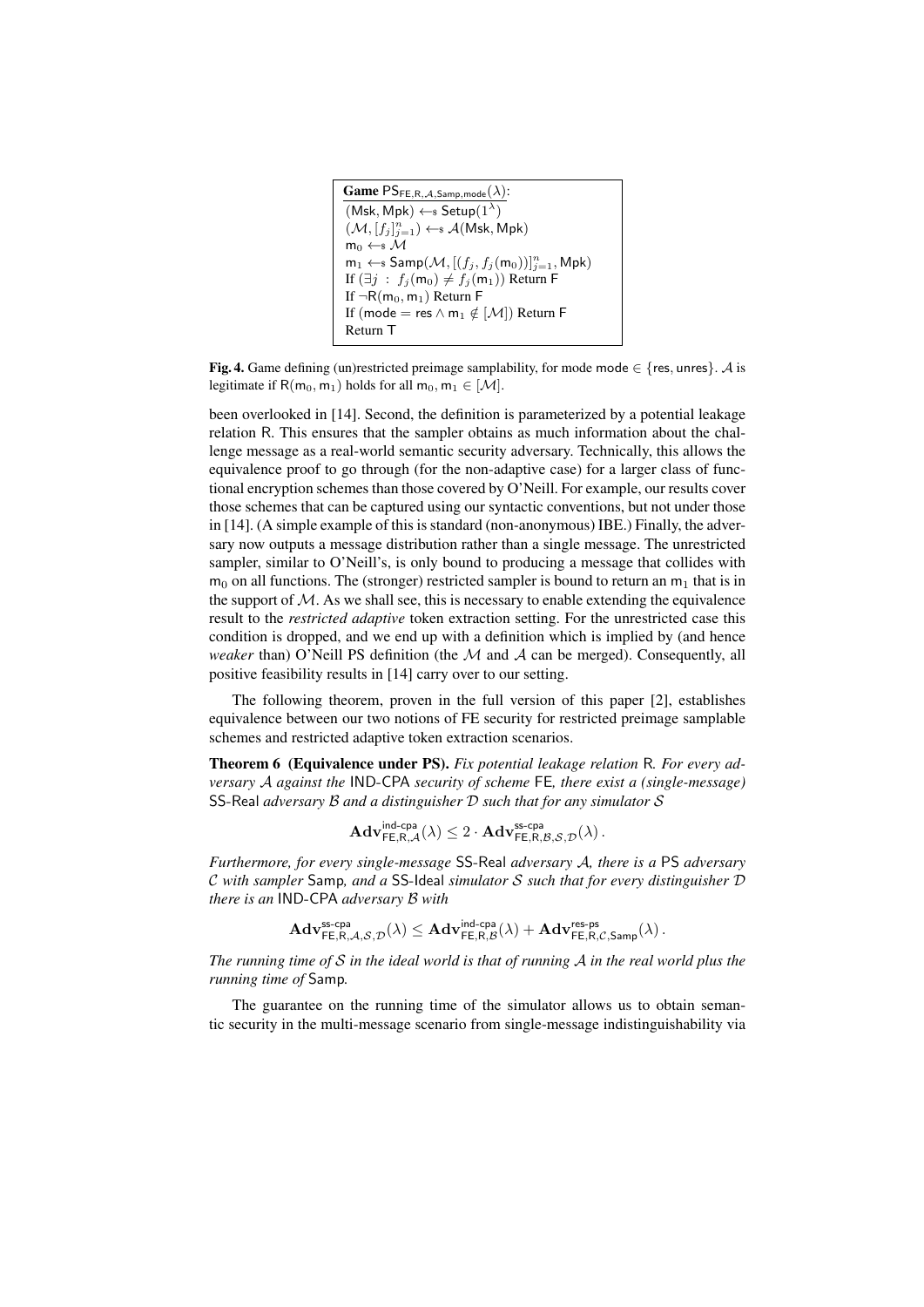Theorem 1, provided that the running time of the sampler is independent of the running time of the adversary. This is indeed the case in our feasibility results below.

REMARK. The above result can be extended to a setting where samplers, adversaries and simulators may execute in expected polynomial time. More precisely, for expected PPT preimage samplers, one can prove that IND-CPA security with respect to expected PPT adversaries is equivalent to semantic security when both the real-world adversary and the ideal-world simulator may run in expected polynomial time.

FEASIBILITY. We conclude this section with a discussion of the feasibility results we obtain with the new definition of preimage samplability. On the negative side, it is easy to see that no FE scheme supporting a one-way function can be preimage samplable with respect to O'Neill's or our definition. On the positive side, and on top of all of O'Neill's feasibility results for the non-adaptive token extraction scenario, the following theorem yields feasibility results for restricted preimage samplability for a large class of functionalities, which in turn immediately yield positive feasibility results for semantically secure functional encryption under restricted adaptive token extraction scenarios.

**Theorem 7** ( $\text{CPS} \Rightarrow \text{PS}$ ). Any conditionally preimage samplable functional encryption *scheme is also restricted preimage samplable.*

Combining this theorem (proved in the full version [2]) with the previous results we get that any IND-CPA-secure FE scheme supporting an ANOT functionality is semantically secure under restricted adaptive token-extraction attacks and also enjoys setup security, both with respect to expected PPT simulators. For the special cases where the potential leakage relation allows us to construct a strict PPT preimage sampler (e.g., PKE, IBE, and other predicate encryption schemes that explicitly leak the index) the result holds for strict PPT simulators. Furthermore, since the sampler executes  $M$  once, this allows us to extend the implication from single-message IND-CPA security to multi-message semantic security under restricted adaptive token-extraction attacks.

#### 8 Inner-Product Encryption

Inner-product encryption (IPE) [10] is a form of functional encryption where the index space corresponds to vectors x in  $\mathbb{Z}_q^m$ , and each secret key is also associated with a vector  $y$  in  $\mathbb{Z}_q^m$ . The associated predicate is given by

$$
P_{\boldsymbol{y}}(\boldsymbol{x}) := \begin{cases} \mathsf{T} & \text{if } \langle \boldsymbol{x}, \boldsymbol{y} \rangle = 0 \mod q; \\ \mathsf{F} & \text{otherwise.} \end{cases}
$$

Without loss of generality, we will concentrate on the predicate-only version of innerproduct encryption, where the payload is empty and the functionality is  $f_{\nu}(m)$  =  $P_y(x)$ . Note that IPE is *not* an all-or-nothing functionality, since upon successful decryption one does not learn  $x$ .

Our goal is to show that inner-product encryption is not restricted preimage samplable. To this end, we will rely on well-established intractable problems related to finding short solutions to linear equations. More precisely, we will be relying on the Small Integer Solution (SIS) problem and a decisional variant of it that we call DSIS [12, 6,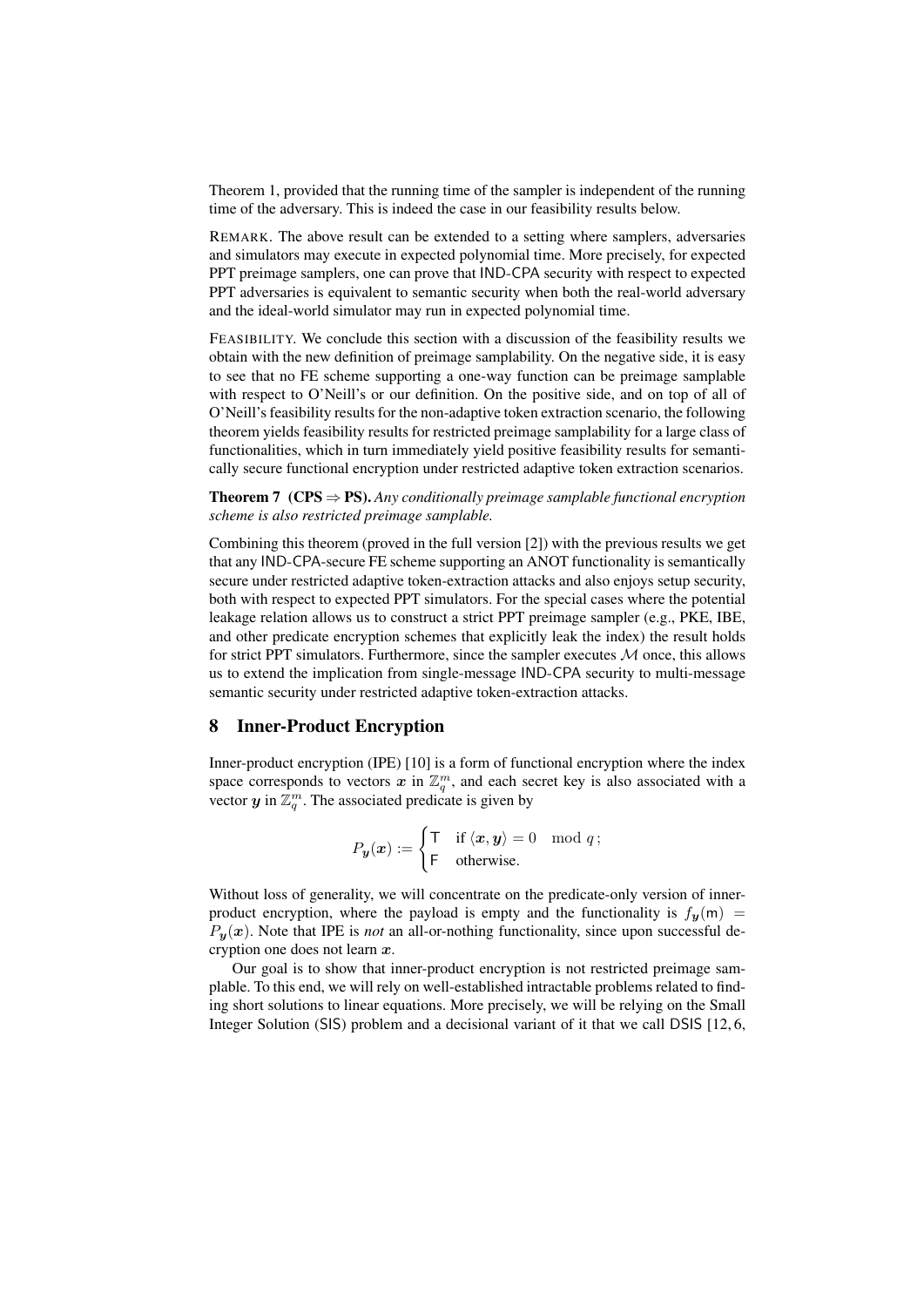11] (see the full version [2] for the details). We will show that, for certain parameters q,  $m$  in the inner-product functionality, no restricted preimage sampler can be successful against the PS adversary  $A$  shown in Figure 5. This adversary is parameterized by four values  $n, m, q$ , and  $d$ , which we assume to be polynomial in the security parameter. This guarantees that the algorithm runs in PPT.

| <b>Algorithm</b> $A_{q,n,m,d}$ (Msk, Mpk):                |  |  |
|-----------------------------------------------------------|--|--|
| For i from 1 to $n$ do                                    |  |  |
| $\boldsymbol{y}_i \leftarrow$ s $\mathbb{Z}_a^m$          |  |  |
| Set M to uniform on $B(d)^m$                              |  |  |
| Return $(\mathcal{M}, \mathbf{y}_1, \dots, \mathbf{y}_n)$ |  |  |

Fig. 5. PS adversary for the inner-product encryption.

The formal statement of our result is as follows.

Theorem 8 (IPE Is Not Restricted PS). *Let* A *be the PS adversary in Figure 5. Then for any PPT sampler* Samp, there exist PPT adversaries  $B_1$  and  $B_2$  such that

$$
1-\mathbf{Adv}^{\text{res-ps}}_{\mathsf{FE}, \mathsf{R}, \mathcal{A}_{q,n,m,d}, \mathsf{Samp}}(\lambda) \leq \mathbf{Adv}^{(q,m,n,d)\text{-disis}}_{\mathcal{B}_1}(\lambda) + \mathbf{Adv}^{(q',m',n',\beta)\text{-sis}}_{\mathcal{B}_2}(\lambda) + \nu(\lambda)\,,
$$

*where*  $d = q^{n/m}$ ,  $q' = q$ ,  $m' = m$ ,  $n' = n/q - \sqrt{n/q} \log(n/q)$ ,  $\beta = d\sqrt{m}$ , and  $\nu(\lambda)$ *is a negligible function depending on* q *and* n*.*

We note that this is a stronger result than what we need as it establishes that the sampler will fail with *overwhelming* probability. We leave the details of the proof to the full version [2], where we also briefly discuss how to extend the theorem to large values of  $q$ , and give a high-level overview here.

The main idea behind the proof is that a successful sampler should match the zero values in the image list it receives, while being restricted to outputting solutions in the support of the message distribution, which consists of *small* vectors. In other words, the sampler is solving a system of linear equations with a small solution. This allows us to establish a connection with the SIS problem. Despite this, in order to solve a SIS problem instance using the sampler, we need to make sure that the sampler is forced to match sufficiently many zeros. (Note it cannot be the case that sampling a random message leads to only zero image values as otherwise we can preimage sample by repeated sampling as before.) Hence enough zero and nonzero values must be present in the image list. We achieve this by making sure the adversary A returns more vectors  $y_i$ than the SIS dimension  $n'$ . But now there is a problem as we do not know the image values for the newly generated vectors. This is where we appeal to the DSIS problem and simply assume these values are random: any change in the sampler's success probability would translate to a DSIS break. We are now in a position where we can reduce to the SIS problem. We assign the rows of the SIS matrix to (some of) the zeros in the randomly generated values, and assign the newly generated rows to the remaining ones. A successful sampler for this set of images would also solve the SIS problem instance.